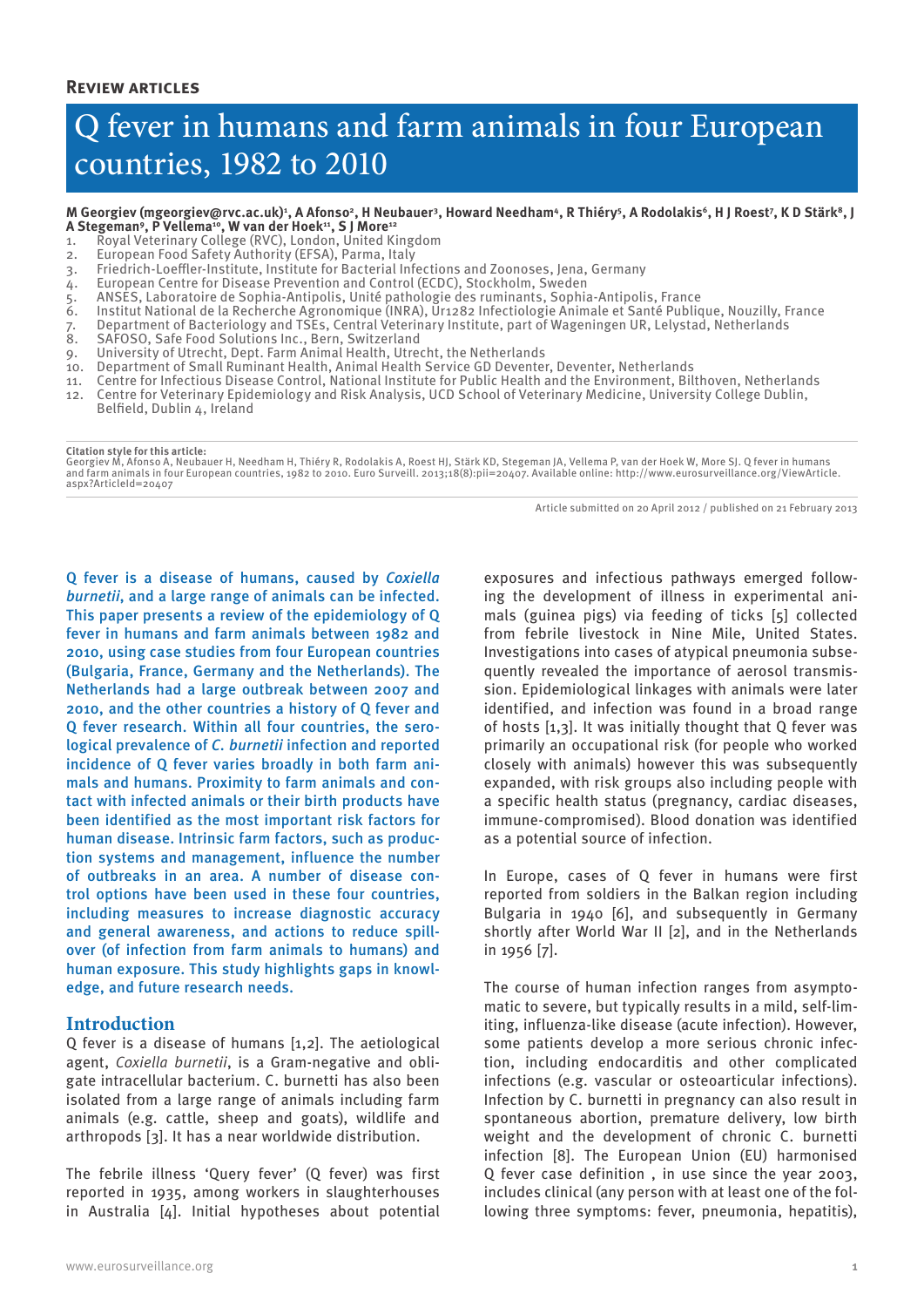laboratory (at least one of the following three diagnostic findings: isolation of *C. burnetii* from a clinical specimen, detection of *C. burnetii* nucleic acid in a clinical specimen, *C. burnetii* specific antibody response (IgG or IgM phase II)) and epidemiological (at least one of the following two epidemiological links: exposure to a common source, animal-to-human transmission) criteria [9].

In domestic ruminants, as in people, C. burnetti infection and Q fever (the disease) are not the same. C. burnetti infection is usually subclinical (i.e. the animal is infected with *C. burnetii* but without clinical signs). Q fever, which develops in a subset of infected animals, presents as late abortion and reproductive disorders [1,2,10,11]. A definitive diagnosis of Q fever in animals is based on the observation of the occurrence of abortions and/or stillbirths, confirmation of the presence of the aetiological agent (i.e. polymerase chain reaction (PCR), isolation, staining, immunofluorescence assay tests are positive) and positive serological findings in the herd [12].

Q fever has generally been associated with transient outbreaks in animals and humans, and sporadic human cases. Prompted by the outbreak of Q fever in the Netherlands that occurred from 2007 to 2010, concerns were raised by the European Commission about factors contributing to the development of large, sustained Q fever outbreaks [2]. The Dutch outbreak was considered to be the largest community outbreak ever recorded [2,13,14], with 4,026 human cases notified between 2007 and 2010 [15-17].

This paper presents a descriptive analysis, comparison and critical appraisal of the epidemiology of Q fever in humans and farm animals, including modes of transmission and control measures, using case studies from four European countries: Bulgaria, France, Germany and the Netherlands.

# **Methods**

This study was conducted as a review of Q fever epidemiology in four European countries. These countries were chosen by experts of a working group of the European Food Safety Authority (EFSA) [2]. The EFSA working group comprised a group of scientists with specialised knowledge and experience on Q feverrelated issues, who were assembled to collectively formulate a response to a range of risk-related questions posed by the European Commission. The four countries were chosen based on the following rationale: the Netherlands experienced a large Q fever outbreak between 2007 and 2010, France and Germany are countries in proximity to the Netherlands where Q fever is endemic and where a considerable number of relevant scientific data and publications are available, and Bulgaria is a country with both a long history of Q fever and, as in the Netherlands, with substantial changes in husbandry systems over time. For each of these four countries, information was collected

on Q fever in humans and farm animals based on a detailed review of relevant peer reviewed and non-peer reviewed literature. Relevant literature was identified following interrogation of two publication databases, ISI Web of Knowledge and PubMed, using defined qualifiers for infection and disease (*C. burnetii* infection, Q fever), host (humans, farm animals), location (Bulgaria, France, Germany and the Netherlands)) and issue (epidemiology, diagnostics, control, review). The search was limited to literature published from 2005 to 2010, but relating to the period from 1982 to 2010. Additional national literature (both peer reviewed and non-peer reviewed) was obtained by working group members, and complemented with their expert knowledge and opinion, noting that EFSA working group included national experts on these issues from Bulgaria, France, Germany and the Netherlands [2]. Screening of published material was initially conducted by two reviewers of the working group, based on title and abstract, leading, if relevant to the above-mentioned qualifiers, to retrieval of the full paper for consideration in the current review and details available elsewhere [2]. A descriptive analysis was subsequently conducted.

## **Results**

A total of 110 papers were retrieved, based on title and abstract, with 22 being retained, following further evaluation, for the current review.

## **Farm animals**

## **Seroprevalence**

The serological prevalence of *C. burnetii* infection in farm animals varies by host species, geographic area and time (Table 1), whereby it also should be noted that different serological cut-offs were used in different studies. Within-herd prevalence estimates for cattle were up to 20.8% in Bulgaria, 15.0% in France, 19.3% in Germany,, 21.0% in the Netherlands, for goats up to 40.0% in Bulgaria, 88.1% in France, 2.5% in Germany, 7.8% in the Netherlands, and for sheep up to 56.9% in Bulgaria, 20.0% in France, 8.7% in Germany, 3.5% in the Netherlands respectively. Herd prevalence estimates, whereby a herd is considered positive when at least one animal in the herd was serologicallyconfirmed, were higher than within-herd prevalence. Herd prevalence for cattle was up to 73.0%, in France, and up to 37.0 % in the Netherlands. For goats it was 40.0% in France and 17.8% in the Netherlands while for sheep values of 89.0% in France, and 14.5% in the Netherlands were respectively found. Regional differences were observed: up to four-fold among farm animals in different areas of Bulgaria [18], and higher in some rural German regions [19-21].

## **Clinical disease**

Estimating the Q fever incidence in farm animals is difficult, due to the non-specific nature of disease on the one hand and the multifactorial nature of abortion on the other. Further, it is uncommon for detailed veterinary investigations to occur, including efforts towards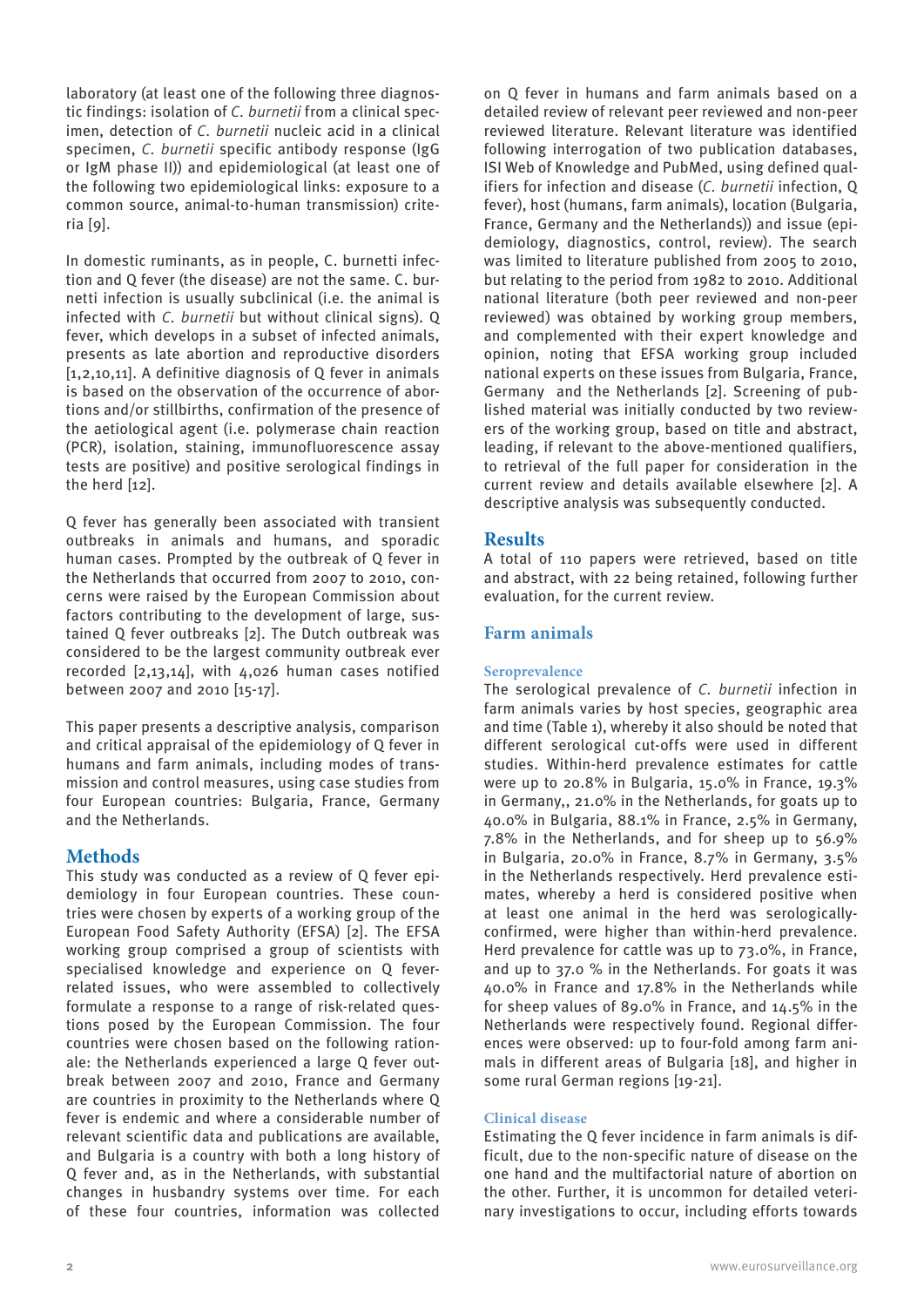#### **Table 1**

Estimated prevalence of *Coxiella burnetii* infection in farm animals, based on studies conducted in Bulgaria, France, Germany and the Netherlands, 1982–2010

| Country                | Year of study          | Number tested                                |              | % positive        |                 |                           |                                                                                                                                                                                                                                                                                                                                                                                                                                                                                                                                                                                                                                                                                                                                                                                                                                                                                                                                |
|------------------------|------------------------|----------------------------------------------|--------------|-------------------|-----------------|---------------------------|--------------------------------------------------------------------------------------------------------------------------------------------------------------------------------------------------------------------------------------------------------------------------------------------------------------------------------------------------------------------------------------------------------------------------------------------------------------------------------------------------------------------------------------------------------------------------------------------------------------------------------------------------------------------------------------------------------------------------------------------------------------------------------------------------------------------------------------------------------------------------------------------------------------------------------|
|                        |                        | Animals                                      | <b>Herds</b> | Animals           | <b>Herds</b>    | <b>Test</b>               | Reference                                                                                                                                                                                                                                                                                                                                                                                                                                                                                                                                                                                                                                                                                                                                                                                                                                                                                                                      |
| Cattle                 |                        |                                              |              |                   |                 |                           |                                                                                                                                                                                                                                                                                                                                                                                                                                                                                                                                                                                                                                                                                                                                                                                                                                                                                                                                |
| ΒG                     | 1977-1988              | 20,086                                       | ΝA           | 11.8              | ΝA              | CFT                       | $[23]$                                                                                                                                                                                                                                                                                                                                                                                                                                                                                                                                                                                                                                                                                                                                                                                                                                                                                                                         |
| BG                     | 1989-2006              | 95,737                                       | <b>NA</b>    | 5.4               | <b>NA</b>       | CFT                       | $[23]$                                                                                                                                                                                                                                                                                                                                                                                                                                                                                                                                                                                                                                                                                                                                                                                                                                                                                                                         |
| BG                     | 2002                   | 3,006                                        | <b>NA</b>    | 8.2               | <b>NA</b>       | <b>CFT</b>                | $[23]$                                                                                                                                                                                                                                                                                                                                                                                                                                                                                                                                                                                                                                                                                                                                                                                                                                                                                                                         |
| BG                     | 2003                   | 3,714                                        | <b>NA</b>    | 6.5               | <b>NA</b>       | CFT                       | $[23]$                                                                                                                                                                                                                                                                                                                                                                                                                                                                                                                                                                                                                                                                                                                                                                                                                                                                                                                         |
| BG                     | 2004                   | 120                                          | <b>NA</b>    | 20.8 <sup>a</sup> | <b>NA</b>       | <b>IFA</b>                | $[32]$                                                                                                                                                                                                                                                                                                                                                                                                                                                                                                                                                                                                                                                                                                                                                                                                                                                                                                                         |
| BG                     | 2004                   | 3,188                                        | <b>NA</b>    | 9.7               | <b>NA</b>       | CFT                       | $[23]$                                                                                                                                                                                                                                                                                                                                                                                                                                                                                                                                                                                                                                                                                                                                                                                                                                                                                                                         |
| BG                     | 2005                   | 3,026                                        | <b>NA</b>    | 8.1               | <b>NA</b>       | CFT                       | $[23]$                                                                                                                                                                                                                                                                                                                                                                                                                                                                                                                                                                                                                                                                                                                                                                                                                                                                                                                         |
| BG                     | 2006                   | 2,932                                        | <b>NA</b>    | 10.6              | <b>NA</b>       | CFT                       | $[23]$                                                                                                                                                                                                                                                                                                                                                                                                                                                                                                                                                                                                                                                                                                                                                                                                                                                                                                                         |
| DE                     | 1991                   | 1,095                                        | 21           | 11.8              | 81.0            | <b>ELISA</b>              | $[75]$                                                                                                                                                                                                                                                                                                                                                                                                                                                                                                                                                                                                                                                                                                                                                                                                                                                                                                                         |
|                        |                        | 500                                          | <b>NA</b>    | 7.6               | <b>NA</b>       |                           |                                                                                                                                                                                                                                                                                                                                                                                                                                                                                                                                                                                                                                                                                                                                                                                                                                                                                                                                |
| DE                     | 1992-1993              | 665                                          | 39           | 9.6               | 76.9            | <b>CFT</b>                | $[76]$                                                                                                                                                                                                                                                                                                                                                                                                                                                                                                                                                                                                                                                                                                                                                                                                                                                                                                                         |
|                        |                        | 383 <sup>b</sup>                             | 33           | 19.3              | 78.8            |                           |                                                                                                                                                                                                                                                                                                                                                                                                                                                                                                                                                                                                                                                                                                                                                                                                                                                                                                                                |
|                        |                        | 612                                          | $\mathbf{1}$ | 5.6               | 100.0           |                           |                                                                                                                                                                                                                                                                                                                                                                                                                                                                                                                                                                                                                                                                                                                                                                                                                                                                                                                                |
| DE                     | 1998                   | 21,196                                       | 544          | 8.0               | <b>NA</b>       | <b>ELISA</b>              | $[1]$                                                                                                                                                                                                                                                                                                                                                                                                                                                                                                                                                                                                                                                                                                                                                                                                                                                                                                                          |
| DE                     | 1996-1997              | 826                                          | 38           | $14.3^{b}$        | <b>NA</b>       | <b>ELISA</b>              | $[77]$                                                                                                                                                                                                                                                                                                                                                                                                                                                                                                                                                                                                                                                                                                                                                                                                                                                                                                                         |
| DE                     | 1998-2000<br><b>NA</b> | 1,167<br><b>NA</b>                           | 105          | $1.4 - 2.0b$      | <b>NA</b>       | <b>ELISA</b><br><b>NA</b> | $[78]$                                                                                                                                                                                                                                                                                                                                                                                                                                                                                                                                                                                                                                                                                                                                                                                                                                                                                                                         |
| <b>FR</b><br><b>NL</b> |                        | $1,160^{b}$                                  | NA           | $1.0 - 15.0$      | $39 - 73$       | <b>ELISA</b>              | $[79]$<br>[80]                                                                                                                                                                                                                                                                                                                                                                                                                                                                                                                                                                                                                                                                                                                                                                                                                                                                                                                 |
| <b>NL</b>              | 1987                   |                                              | 234          | 21.0<br>16.0      | 37.0<br>78.6    | <b>ELISA</b>              |                                                                                                                                                                                                                                                                                                                                                                                                                                                                                                                                                                                                                                                                                                                                                                                                                                                                                                                                |
| <b>NL</b>              | 2007<br>2007           | $2,781$ <sup>c</sup><br>$2,781$ <sup>c</sup> | 341          | 8.7               | 56.6            | PCR                       | [69]<br>[69]                                                                                                                                                                                                                                                                                                                                                                                                                                                                                                                                                                                                                                                                                                                                                                                                                                                                                                                   |
| Goats                  |                        |                                              | 341          |                   |                 |                           |                                                                                                                                                                                                                                                                                                                                                                                                                                                                                                                                                                                                                                                                                                                                                                                                                                                                                                                                |
| BG                     | 2002                   | 677                                          | <b>NA</b>    | 11.8              | <b>NA</b>       | <b>CFT</b>                | $[23]$                                                                                                                                                                                                                                                                                                                                                                                                                                                                                                                                                                                                                                                                                                                                                                                                                                                                                                                         |
| BG                     | 2003                   | 1,044                                        | NA           | 7.4               | <b>NA</b>       | <b>CFT</b>                | $[23]$                                                                                                                                                                                                                                                                                                                                                                                                                                                                                                                                                                                                                                                                                                                                                                                                                                                                                                                         |
| BG                     | 2004                   | 50                                           | <b>NA</b>    | 40.0a             | <b>NA</b>       | <b>IFA</b>                | $[32]$                                                                                                                                                                                                                                                                                                                                                                                                                                                                                                                                                                                                                                                                                                                                                                                                                                                                                                                         |
| <b>BG</b>              | 2004                   | 1,016                                        | <b>NA</b>    | 21.7              | <b>NA</b>       | CFT                       | $[23]$                                                                                                                                                                                                                                                                                                                                                                                                                                                                                                                                                                                                                                                                                                                                                                                                                                                                                                                         |
| BG                     | 2005                   | 832                                          | <b>NA</b>    | 11.1              | <b>NA</b>       | CFT                       | $[23]$                                                                                                                                                                                                                                                                                                                                                                                                                                                                                                                                                                                                                                                                                                                                                                                                                                                                                                                         |
| BG                     | 2006                   | 359                                          | <b>NA</b>    | 19.2              | <b>NA</b>       | CFT                       | $[23]$                                                                                                                                                                                                                                                                                                                                                                                                                                                                                                                                                                                                                                                                                                                                                                                                                                                                                                                         |
| BG                     | $1950 - 1976$          | 1,417                                        | <b>NA</b>    | 20.5              | <b>NA</b>       | CFT                       | $[23]$                                                                                                                                                                                                                                                                                                                                                                                                                                                                                                                                                                                                                                                                                                                                                                                                                                                                                                                         |
| BG                     | 1977-1988              | 1,791                                        | <b>NA</b>    | 10.8              | <b>NA</b>       | CFT                       | $[23]$                                                                                                                                                                                                                                                                                                                                                                                                                                                                                                                                                                                                                                                                                                                                                                                                                                                                                                                         |
| BG                     | 1989-2006              | 54,175                                       | <b>NA</b>    | 7.6               | <b>NA</b>       | CFT                       | $[23]$                                                                                                                                                                                                                                                                                                                                                                                                                                                                                                                                                                                                                                                                                                                                                                                                                                                                                                                         |
| FR                     | 2006                   | 359                                          | <b>NA</b>    | 36.0              | <b>NA</b>       | <b>ELISA</b>              | [81]                                                                                                                                                                                                                                                                                                                                                                                                                                                                                                                                                                                                                                                                                                                                                                                                                                                                                                                           |
| FR                     | 2006                   | <b>NA</b>                                    | 42           | 88.1              | <b>NA</b>       | <b>ELISA</b>              | [81]                                                                                                                                                                                                                                                                                                                                                                                                                                                                                                                                                                                                                                                                                                                                                                                                                                                                                                                           |
| FR                     | 2006                   | 75                                           | <b>NA</b>    | $65.3^{b}$        | <b>NA</b>       | <b>ELISA</b>              | [82]                                                                                                                                                                                                                                                                                                                                                                                                                                                                                                                                                                                                                                                                                                                                                                                                                                                                                                                           |
| FR                     | 2008                   | 1,057                                        | <b>NA</b>    | 32.0              | <b>NA</b>       | <b>ELISA</b>              | [81]                                                                                                                                                                                                                                                                                                                                                                                                                                                                                                                                                                                                                                                                                                                                                                                                                                                                                                                           |
| <b>FR</b>              | 2008                   | 42                                           | <b>NA</b>    | 88.1              | <b>NA</b>       | <b>ELISA</b>              | [81]                                                                                                                                                                                                                                                                                                                                                                                                                                                                                                                                                                                                                                                                                                                                                                                                                                                                                                                           |
| FR                     | <b>NA</b>              | <b>NA</b>                                    | <b>NA</b>    | $2.0 - 12.0$      | $10 - 40.0$     | <b>NA</b>                 | $[79]$                                                                                                                                                                                                                                                                                                                                                                                                                                                                                                                                                                                                                                                                                                                                                                                                                                                                                                                         |
| DE                     | 1998                   | 278                                          | <b>NA</b>    | 2.5               | <b>NA</b>       | <b>ELISA</b>              | $[1]$                                                                                                                                                                                                                                                                                                                                                                                                                                                                                                                                                                                                                                                                                                                                                                                                                                                                                                                          |
| <b>NL</b>              | 1987                   | 498                                          | <b>NA</b>    | 1.0               | <b>NA</b>       | <b>ELISA</b>              | [80]                                                                                                                                                                                                                                                                                                                                                                                                                                                                                                                                                                                                                                                                                                                                                                                                                                                                                                                           |
| <b>NL</b>              | 2008                   | 3,409                                        | <b>NA</b>    | 7.8               | <b>NA</b>       | <b>ELISA</b>              | $[15]$                                                                                                                                                                                                                                                                                                                                                                                                                                                                                                                                                                                                                                                                                                                                                                                                                                                                                                                         |
| <b>NL</b>              | 2008                   | NA                                           | <b>NA</b>    | 7.8               | 17.8            | <b>NA</b>                 | [13]                                                                                                                                                                                                                                                                                                                                                                                                                                                                                                                                                                                                                                                                                                                                                                                                                                                                                                                           |
| Sheep                  |                        |                                              | <b>NA</b>    |                   |                 | CFT                       |                                                                                                                                                                                                                                                                                                                                                                                                                                                                                                                                                                                                                                                                                                                                                                                                                                                                                                                                |
| BG<br>BG               | 2002                   | 1,819<br>1,811                               | ΝA           | 12.7<br>8.3       | <b>NA</b><br>ΝA | <b>CFT</b>                | $[23]$                                                                                                                                                                                                                                                                                                                                                                                                                                                                                                                                                                                                                                                                                                                                                                                                                                                                                                                         |
| BG                     | 2003<br>2004           | 100                                          | <b>NA</b>    | 21.0a             | <b>NA</b>       | IFA                       | $[23]$<br>$[32]$                                                                                                                                                                                                                                                                                                                                                                                                                                                                                                                                                                                                                                                                                                                                                                                                                                                                                                               |
| ΒG                     | 2004                   | 1,258                                        | <b>NA</b>    | 14.1              | NA              | CFT                       | $[23]$                                                                                                                                                                                                                                                                                                                                                                                                                                                                                                                                                                                                                                                                                                                                                                                                                                                                                                                         |
| BG                     | 2005                   | 1,911                                        | NA           | 15.2              | <b>NA</b>       | CFT                       | $[23]$                                                                                                                                                                                                                                                                                                                                                                                                                                                                                                                                                                                                                                                                                                                                                                                                                                                                                                                         |
| BG                     | 2006                   | 1,925                                        | <b>NA</b>    | 8.4               | <b>NA</b>       | CFT                       | $[23]$                                                                                                                                                                                                                                                                                                                                                                                                                                                                                                                                                                                                                                                                                                                                                                                                                                                                                                                         |
| ΒG                     | 1950-1976              | 17,088                                       | <b>NA</b>    | 16.7              | NA              | <b>CFT</b>                | $[23]$                                                                                                                                                                                                                                                                                                                                                                                                                                                                                                                                                                                                                                                                                                                                                                                                                                                                                                                         |
| ΒG                     | 1977-1988              | 16,593                                       | <b>NA</b>    | 18.8              | <b>NA</b>       | CFT                       | $[23]$                                                                                                                                                                                                                                                                                                                                                                                                                                                                                                                                                                                                                                                                                                                                                                                                                                                                                                                         |
| BG                     | 1989-2006              | 99,189                                       | <b>NA</b>    | 4.8               | <b>NA</b>       | CFT                       | $[23]$                                                                                                                                                                                                                                                                                                                                                                                                                                                                                                                                                                                                                                                                                                                                                                                                                                                                                                                         |
| ΒG                     | NA-2006                | 153                                          | NA           | 56.9 <sup>b</sup> | <b>NA</b>       | <b>CFT</b>                | [62]                                                                                                                                                                                                                                                                                                                                                                                                                                                                                                                                                                                                                                                                                                                                                                                                                                                                                                                           |
| DE                     | ΝA                     | NA                                           | 95           | NA                | 2.7             | NA                        | $[83]$                                                                                                                                                                                                                                                                                                                                                                                                                                                                                                                                                                                                                                                                                                                                                                                                                                                                                                                         |
| DE                     | 1983-1986              | 4,337                                        | <b>NA</b>    | $0.6 - 4.3$       | <b>NA</b>       | CFT                       | [40]                                                                                                                                                                                                                                                                                                                                                                                                                                                                                                                                                                                                                                                                                                                                                                                                                                                                                                                           |
| DE                     | 1998                   | 1,346                                        | <b>NA</b>    | 1.3               | <b>NA</b>       | <b>ELISA</b>              | $[1] % \begin{center} % \includegraphics[width=\linewidth]{imagesSupplemental_3.png} % \end{center} % \caption { % Our method is used for the method. % Our method is used for the method. % Note that the method is used for the method. % Note that the method is used for the method. % Note that the method is used for the method. % Note that the method is used for the method. % Note that the method is used for the method. % Note that the method is used for the method. % Note that the method is used for the method. % Note that the method is used for the method. % Note that the method is used for the method. % Note that the method is used for the method. % Note that the method is used for the method. % Note that the method is used for the method. % Note that the method is used for the method. % Note that the method is used for the method. % Note that the method is used for the method. %$ |
| DE                     | 1999                   | 100                                          | $\mathbf{1}$ | 57.0              | <b>NA</b>       | <b>ELISA</b>              | $[1]$                                                                                                                                                                                                                                                                                                                                                                                                                                                                                                                                                                                                                                                                                                                                                                                                                                                                                                                          |
| DE                     | NA                     | 3,460                                        | <b>NA</b>    | 8.7               | <b>NA</b>       | <b>ELISA</b>              | [84]                                                                                                                                                                                                                                                                                                                                                                                                                                                                                                                                                                                                                                                                                                                                                                                                                                                                                                                           |
| <b>FR</b>              | <b>NA</b>              | <b>NA</b>                                    | <b>NA</b>    | $0 - 20.0$        | $0 - 89.0$      | <b>NA</b>                 | $[79]$                                                                                                                                                                                                                                                                                                                                                                                                                                                                                                                                                                                                                                                                                                                                                                                                                                                                                                                         |
| <b>NL</b>              | 1987                   | 3,603                                        | <b>NA</b>    | 3.5               | <b>NA</b>       | ELISA                     | [80]                                                                                                                                                                                                                                                                                                                                                                                                                                                                                                                                                                                                                                                                                                                                                                                                                                                                                                                           |
| <b>NL</b>              | 2008                   | 12,363                                       | NA           | 2.4               | <b>NA</b>       | <b>ELISA</b>              | $[15]$                                                                                                                                                                                                                                                                                                                                                                                                                                                                                                                                                                                                                                                                                                                                                                                                                                                                                                                         |
| <b>NL</b>              | 2008                   | NA                                           | $\sf NA$     | 2.4               | 14.5            | <b>NA</b>                 | $[13]$                                                                                                                                                                                                                                                                                                                                                                                                                                                                                                                                                                                                                                                                                                                                                                                                                                                                                                                         |

BG: Bulgaria; CFT: complement fixation test; DE: Germany; ELISA: enzyme-linked immunosorbent assay; FR: France; IFA: indirect immunofluorescence assay; NA: information not available or not specified; NL: Netherlands; PCR: polymerase chain reaction.

a Investigation in relation to a human outbreak.

**b** Investigation in relation to clinical signs in the animal population.

c Lactating cows.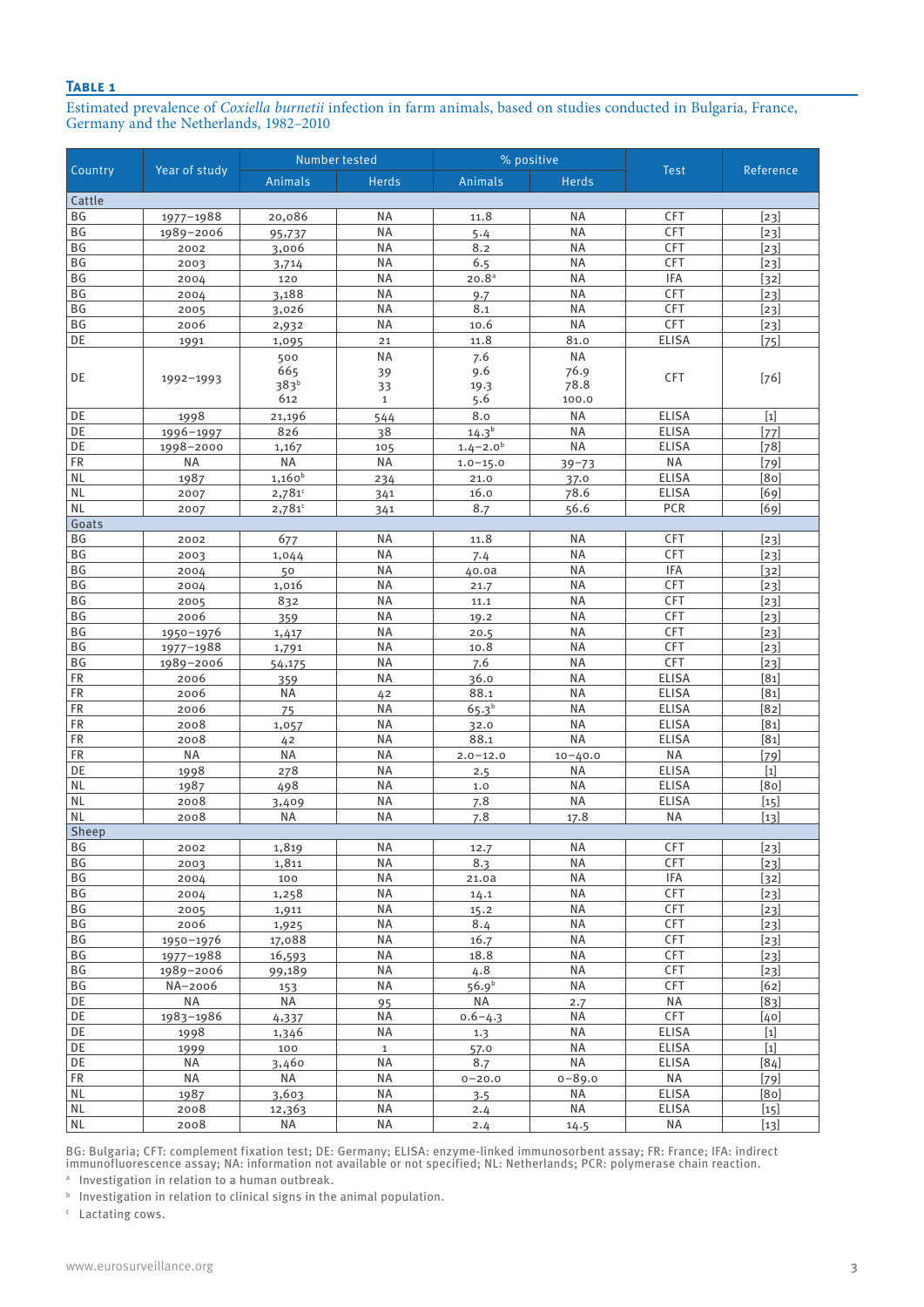#### **Table 2**

Estimated prevalence of *Coxiella burnetii* infection in people, based on studies conducted in Bulgaria, France, Germany and the Netherlands, 1982–2010

| Country   | Year of study | Number tested | Sample group | % positive | <b>Test</b> | Reference                                                                                                                                                                                                                                                                                                                                                                                                                                                                                                                                                                                                                                                                                                                                                                                                                                                                                                                      |
|-----------|---------------|---------------|--------------|------------|-------------|--------------------------------------------------------------------------------------------------------------------------------------------------------------------------------------------------------------------------------------------------------------------------------------------------------------------------------------------------------------------------------------------------------------------------------------------------------------------------------------------------------------------------------------------------------------------------------------------------------------------------------------------------------------------------------------------------------------------------------------------------------------------------------------------------------------------------------------------------------------------------------------------------------------------------------|
| ΒG        | 1993-2000     | 14,353        | RG           | 15.0       | CFT, MIFT   | $[23]$                                                                                                                                                                                                                                                                                                                                                                                                                                                                                                                                                                                                                                                                                                                                                                                                                                                                                                                         |
| BG        | 1995-1997     | 224           | <b>BD</b>    | 38.0       | MAT, MIFT   | $[29]$                                                                                                                                                                                                                                                                                                                                                                                                                                                                                                                                                                                                                                                                                                                                                                                                                                                                                                                         |
| BG        | 2001-2004     | 5,207         | RG           | 18.0       | CFT, MIFT   | $[23]$                                                                                                                                                                                                                                                                                                                                                                                                                                                                                                                                                                                                                                                                                                                                                                                                                                                                                                                         |
| ΒG        | 2004          | 104           | HO(PW)       | 7.7        | IFA         | $[32]$                                                                                                                                                                                                                                                                                                                                                                                                                                                                                                                                                                                                                                                                                                                                                                                                                                                                                                                         |
| DE        | 2002          | 255           | HO           | 22.0       | <b>NA</b>   | $[78]$                                                                                                                                                                                                                                                                                                                                                                                                                                                                                                                                                                                                                                                                                                                                                                                                                                                                                                                         |
| <b>FR</b> | 1982-1990     | 22,496        | <b>RG</b>    | 23.0       | <b>NA</b>   | [8]                                                                                                                                                                                                                                                                                                                                                                                                                                                                                                                                                                                                                                                                                                                                                                                                                                                                                                                            |
| <b>FR</b> | 1988          | 924           | <b>BD</b>    | 4.0        | IFA         | $[85]$                                                                                                                                                                                                                                                                                                                                                                                                                                                                                                                                                                                                                                                                                                                                                                                                                                                                                                                         |
| <b>FR</b> | 1995          | 790           | <b>BD</b>    | 1.0        | IFA         | $[1] % \begin{center} % \includegraphics[width=\linewidth]{imagesSupplemental_3.png} % \end{center} % \caption { % Our method is used for the method. % Our method is used for the method. % Note that the method is used for the method. % Note that the method is used for the method. % Note that the method is used for the method. % Note that the method is used for the method. % Note that the method is used for the method. % Note that the method is used for the method. % Note that the method is used for the method. % Note that the method is used for the method. % Note that the method is used for the method. % Note that the method is used for the method. % Note that the method is used for the method. % Note that the method is used for the method. % Note that the method is used for the method. % Note that the method is used for the method. % Note that the method is used for the method. %$ |
| <b>FR</b> | 1995-1996     | 785           | NA           | 5.0        | IFA         | $[1] % \centering \includegraphics[width=0.9\columnwidth]{figures/fig_10.pdf} \caption{The graph $\mathcal{N}_1$ is a function of the number of times, and the number of times, and the number of times, are indicated with the number of times, and the number of times, are indicated with the number of times, and the number of times, are indicated with the number of times, and the number of times, are indicated with the number of times, and the number of times, are indicated with the number of times, and the number of times, are indicated with the number of times, and the number of times, are indicated with the number of times, and the number of times, are indicated with the number of times.} \label{fig:3}$                                                                                                                                                                                        |
| <b>FR</b> | 1996          | 620           | <b>BD</b>    | 3.0        | IFA         | $[1] % \begin{center} % \includegraphics[width=\linewidth]{imagesSupplemental_3.png} % \end{center} % \caption { % Our method is used for the method. % Our method is used for the method. % Note that the method is used for the method. % Note that the method is used for the method. % Note that the method is used for the method. % Note that the method is used for the method. % Note that the method is used for the method. % Note that the method is used for the method. % Note that the method is used for the method. % Note that the method is used for the method. % Note that the method is used for the method. % Note that the method is used for the method. % Note that the method is used for the method. % Note that the method is used for the method. % Note that the method is used for the method. % Note that the method is used for the method. % Note that the method is used for the method. %$ |
| <b>FR</b> | 1996          | 12,716        | NA           | 0.2        | IFA         | $[1]$                                                                                                                                                                                                                                                                                                                                                                                                                                                                                                                                                                                                                                                                                                                                                                                                                                                                                                                          |
| <b>FR</b> | 1996          | 208           | RG           | 71.0       | IFA         | [86]                                                                                                                                                                                                                                                                                                                                                                                                                                                                                                                                                                                                                                                                                                                                                                                                                                                                                                                           |
| <b>FR</b> | 2002-2003     | 376           | RG (PW)      | 2.6        | IFA         | $[87]$                                                                                                                                                                                                                                                                                                                                                                                                                                                                                                                                                                                                                                                                                                                                                                                                                                                                                                                         |
| <b>FR</b> | 2002-2003     | 91            | RG(CA)       | 5.5        | IFA         | [87]                                                                                                                                                                                                                                                                                                                                                                                                                                                                                                                                                                                                                                                                                                                                                                                                                                                                                                                           |
| <b>FR</b> | 2002-2003     | 578           | HO           | 14.7       | IFA         | $[87]$                                                                                                                                                                                                                                                                                                                                                                                                                                                                                                                                                                                                                                                                                                                                                                                                                                                                                                                         |
| $\sf NL$  | 1982          | 222           | RG           | 83.8       | <b>NA</b>   | [88]                                                                                                                                                                                                                                                                                                                                                                                                                                                                                                                                                                                                                                                                                                                                                                                                                                                                                                                           |
| <b>NL</b> | 1983          | 359           | <b>BD</b>    | 24.0       | <b>NA</b>   | [88]                                                                                                                                                                                                                                                                                                                                                                                                                                                                                                                                                                                                                                                                                                                                                                                                                                                                                                                           |
| $\sf NL$  | 2006-2007     | 5,654         | GP           | 2.4        | ELISA, IFA  | [89]                                                                                                                                                                                                                                                                                                                                                                                                                                                                                                                                                                                                                                                                                                                                                                                                                                                                                                                           |
| <b>NL</b> | 2007-2009     | 2,004         | HO(PW)       | 9.1        | IFA         | [90]                                                                                                                                                                                                                                                                                                                                                                                                                                                                                                                                                                                                                                                                                                                                                                                                                                                                                                                           |
| <b>NL</b> | 2009          | 543           | <b>BD</b>    | 12.2       | ELISA, IFA  | $[91]$                                                                                                                                                                                                                                                                                                                                                                                                                                                                                                                                                                                                                                                                                                                                                                                                                                                                                                                         |

BD: blood donors; BG: Bulgaria; CA: cardiac abnormalities; CFT: complement fixation test; DE: Germany; ELISA: enzyme-linked immunosorbent assay; FR: France; GP: general population; HO: humans in outbreak areas; IFA: indirect immunofluorescence assay; MAT: microagglutination test; MIFT: microimmunofluorescence test; NA: information not available or not specified; NL: Netherlands; PW: pregnant women; RG: risk group.

laboratory confirmation of the causative agent, following a single abortion in a herd or flock. During the outbreak in the Netherlands between 2007 and 2010, an average of 20% (range of 10–80%) of pregnant goats aborted on affected farms. On two affected sheep farms in the Netherlands, the estimated abortion rate was 5% [13,15]. From 0.5 to 3.8% of abortions in cattle were attributed to *C. burnetii* in surveys in Germany during the period from 1993 to 1996 [2]. Clinical disease (with abortions attributed to *C. burnetii* infection) in five of 21 goat flocks were observed over five years in Deux-Sevres, France [22]. The disease is well recognised among the veterinary community in all four countries, and it has been notifiable in dairy sheep and goats at EU level in Bulgaria, Germany and the Netherlands since 2008. This was not the case in France [2], which may have an influence on the number of cases being reported.

## **Humans**

## **Seroprevalence**

Estimates of prevalence of *C. burnetii* infection, based on serological studies conducted in the four countries since 1982, are presented in Table 2. It should be noted that different serological cut-offs were used in different studies. There is large variability in the overall seroprevalence in the sampled population groups: in the general population, 2.4% in the Netherlands; among blood donors, 1.0 to 4.0% in France, 12.2 to 24.0% in the Netherlands, 22.0% in Germany and 38.0% in Bulgaria; in risk groups 15.0 to 18.0% in Bulgaria (patients presenting with atypical pneumonia and cardio-vascular diseases), 2.6 to 71.0% in France (pregnant woman, patients with cardiac diseases, persons involved in goat breeding, veterinarians; seroprevalence was highest among the latter two groups), 83.8% in the Netherlands (veterinarians dealing with livestock); in humans in outbreak areas, 7.7% in Bulgaria (pregnant women), 9.1% in the Netherlands (pregnant women), 14.7% in France (post epidemic surveillance in outbreak areas among people not considered at higher than normal risk) and 22.0% in Germany (farmers whose livestock experienced abortions).

#### **Clinical disease**

 In all four countries, Q fever varies considerably in terms of geographic distribution, case numbers and clinical presentation. Disease was notifiable in humans at the national level throughout the full study period (1982–2010) in Bulgaria, Germany and the Netherlands and not in France. Since 2000, Q fever in humans must be monitored and notified within the EU, as required under EU legislation (Commission Decision 2000/96/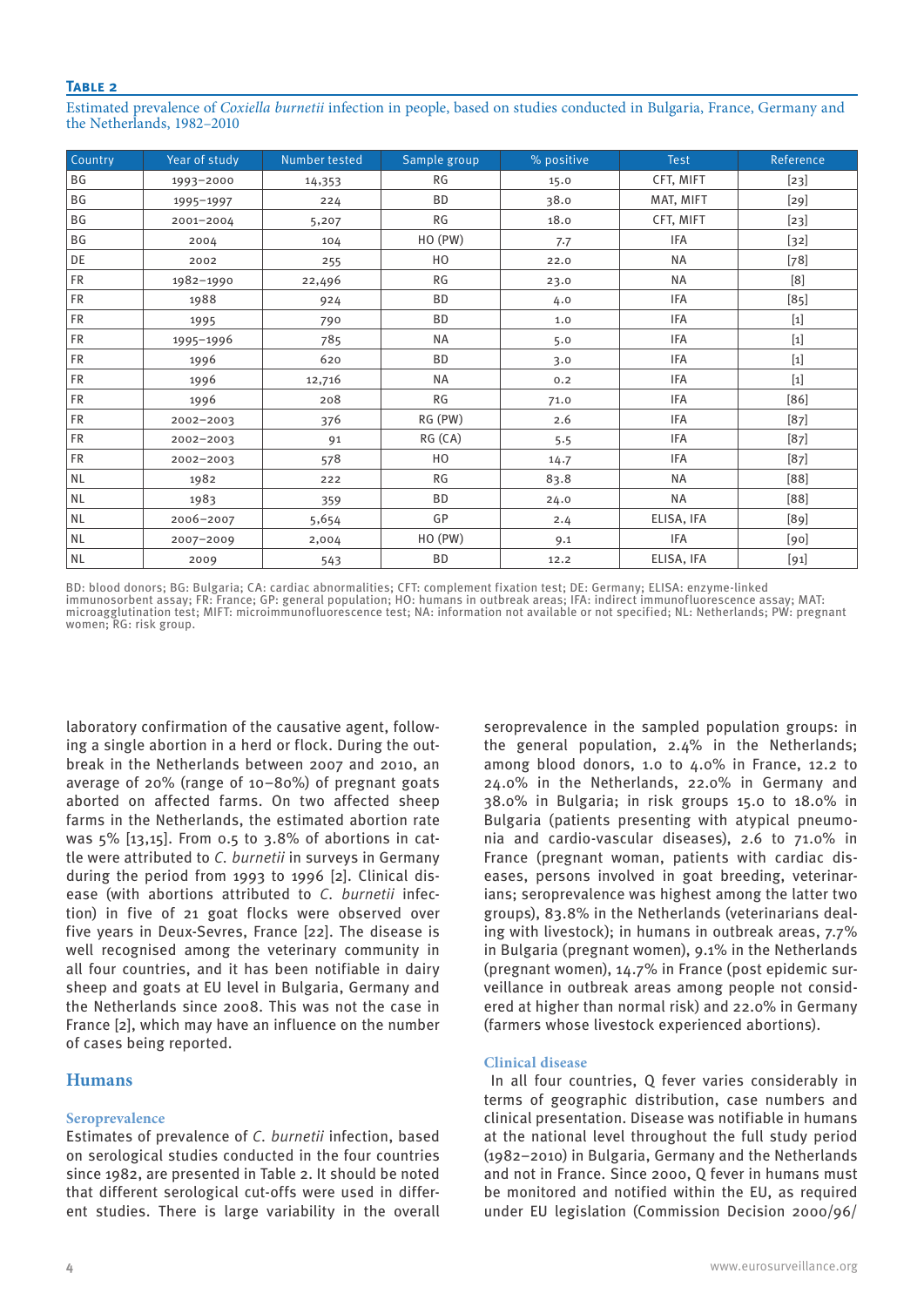#### **Table 3**

Reported Q fever outbreaks in the human population in Bulgaria, France, Germany and the Netherlands, 1982–2010

| Country: region                                                                | Year        | Most likely source | Number of cases | Laboratory<br>diagnosis        | Reference(s)                                              |
|--------------------------------------------------------------------------------|-------------|--------------------|-----------------|--------------------------------|-----------------------------------------------------------|
| DE (former GDR): Suhl, Thuringia                                               | 1982-1983   | Ruminants          | 156             | <b>CFT</b>                     | [92]<br>[40]                                              |
| BG: Knezja, Brenitza, Lazarovo, Enitza<br>(Vratza district)                    | 1984        | Ruminants          | 725             | <b>CFT</b>                     | $[23]$                                                    |
| BG: Pavlikeni (Veliko Tarnovo district)                                        | 1985        | Ruminants          | 544             | CFT                            | $[23]$                                                    |
| FR: (Martigues, Bouches du Rhône)                                              | 1990-1995   | Sheep              | 289             | <b>IFA</b>                     | $[1]$                                                     |
| DE: Berlin                                                                     | 1992        | Sheep              | 80              | <b>CFT</b>                     | [93, 94]                                                  |
| BG: Panagjuriste (Pazardjik district)                                          | 1992-1995   | Livestock          | 31,000          | <b>CFT</b>                     | $[23]$ (for 1993);<br>$[29]$ (for 1992,<br>1993 and 1995) |
| DE: Düsseldorf, Nordrhine-Westphalia                                           | 1994        | Sheep              | 218             | CFT                            | $[95]$                                                    |
| BG: Sopot (Plovdiv district), Troyan<br>(Lovech district), Blagoevgrad, Pleven | 1996-2000   | Livestock          | <b>NA</b>       | <b>CFT</b>                     | $[23]$                                                    |
| FR: Briançon (Hautes Alpes)                                                    | 1996        | Sheep              | 29              | <b>IFA</b>                     | $[1]$                                                     |
| DE: Rollshausen, county of Lohra, Hesse                                        | 1996        | Sheep              | 56              | <b>ELISA</b>                   | [96, 97]                                                  |
| DE: Baden-Württemberg, not specified                                           | 1997        | <b>Fallow deer</b> | 12              | <b>NA</b>                      | $[37]$                                                    |
| DE: Dortmund, Nordrhine-Westphalia                                             | 1999        | Sheep (manure)     | 82              | <b>NA</b>                      | $[1]$                                                     |
| FR: Montoison (Drôme)                                                          | 2000        | Goat (manure)      | 10              | <b>NA</b>                      | $[1]$                                                     |
| FR: Montoison (Drôme)                                                          | 2000        | Sheep (manure)     | 5               | <b>IFA</b>                     | $[1]$                                                     |
| DE: Hochsauerlandkreis Nordrhine-<br>Westphalia, Waldeck-Franckenberg, Hesse   | 2000-2001   | Sheep              | 75              | <b>NA</b>                      | [98]                                                      |
| DE: Munich, Bavaria                                                            | 2001        | Sheep              | 3               | NA                             | [98]                                                      |
| BG: Etropole (Sofia district)                                                  | 2002        | Livestock          | 121             | <b>CFT</b>                     | $[23]$                                                    |
| FR: Chamonix Valley                                                            | 2002        | Sheep              | 88              | <b>IFA</b>                     | $[1]$                                                     |
| DE: Soest, Nordrhine-Westphalia                                                | 2003        | Sheep              | 299             | <b>ELISA</b>                   | [99]                                                      |
| DE: Baden-Württemberg                                                          | 2003        | Cattle             | 8               | <b>NA</b>                      | [100]                                                     |
| BG: Botevgrad (Sofia district)                                                 | 2004        | Sheep, goats       | 220             | IFA, CFT                       | $[32]$<br>$[23]$                                          |
| DE: Jena, Thuringia                                                            | 2005        | Sheep              | 331             | <b>ELISA</b>                   | [101]                                                     |
| NL: mainly Noord-Brabant, Limburg,<br>Gelderland, NL                           | $2007 - 10$ | Dairy goats        | $4,026^a$       | IFA, CFT, ELISA,<br><b>PCR</b> | $[14 - 17]$                                               |
| FR: Florac                                                                     | 2007        | Sheep              | 18              | <b>NA</b>                      | $[25]$                                                    |
| FR: Hautes-Alpes                                                               | 2008        | Livestock          | 12              | <b>IFA</b>                     | $\lceil 26 \rceil$                                        |
| DE: Lahn-Dill-Kreis, Hesse                                                     | 2008        | Sheep              | 246             | <b>NA</b>                      | [102, 103]                                                |
| DE: Aschaffenburg, Bavaria                                                     | 2008        | Sheep              | 556             | <b>NA</b>                      | [102]                                                     |
| DE: Paderborn, Westphalia                                                      | 2009        | Sheep              | 5               | <b>NA</b>                      | [104]                                                     |
| DE: Baden-Würtemberg                                                           | 2010        | <b>NA</b>          | 235             | <b>NA</b>                      | $[2]$                                                     |

BG: Bulgaria; CFT: complement fixation test; DE: Germany; ELISA: enzyme-linked immune-sorbent assay; FR: France; GDR: German Democratic Republic; IFA: indirect immunofluorescence assay; NA: Information not available or not specified; NL: Netherlands; PCR: Polymerase chain reaction.

<sup>a</sup> Includes 168 in 2007, 1,000 in 2008, 2,354 in 2009 and 504 in 2010.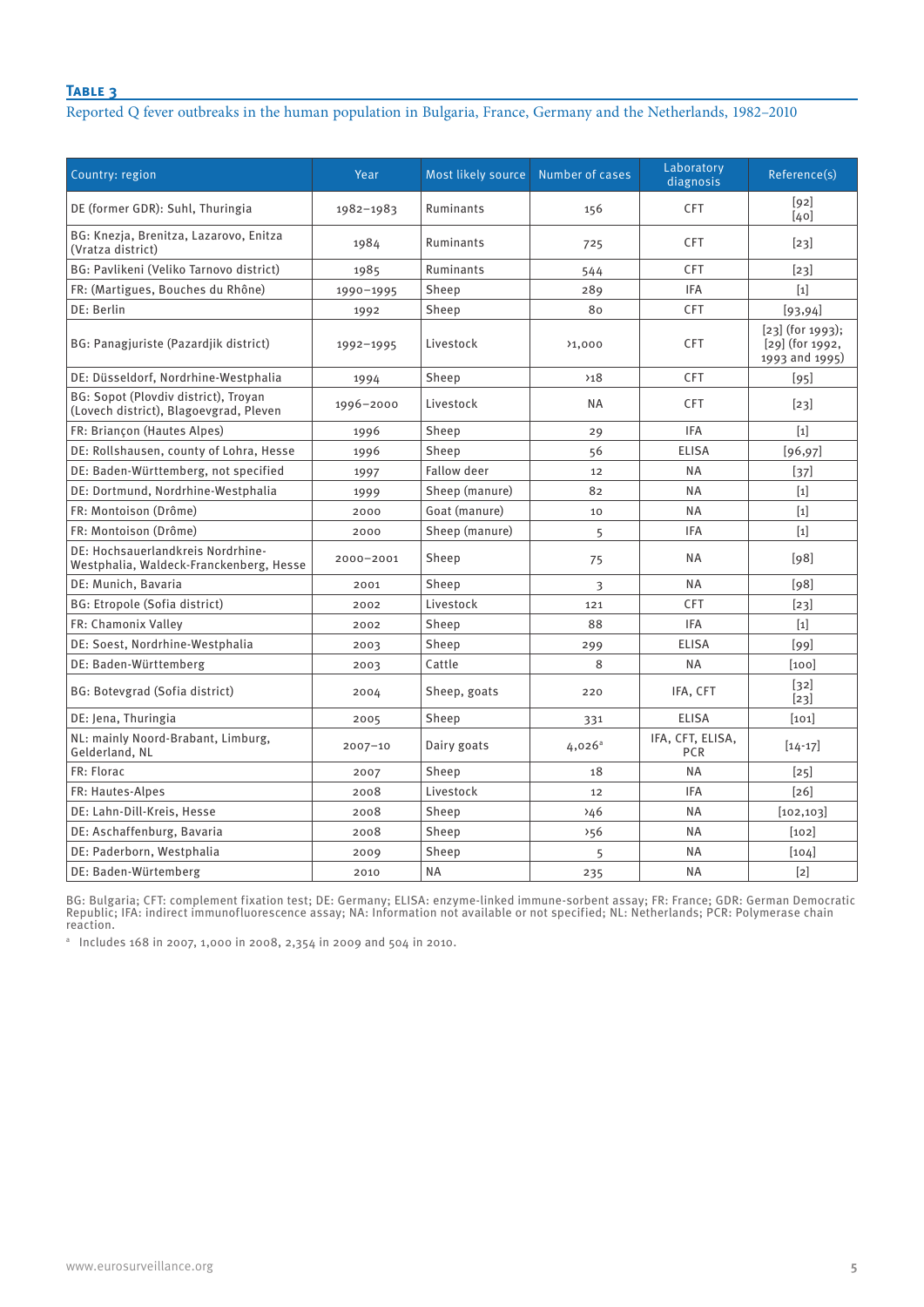EC, as amended by Decision 2003/534/EC). Earlier reports of sporadic cases and outbreaks in these countries are available (Table 3).

During the period from 1984 to 2006, the number of serologically confirmed cases per outbreak varied between 121 and more than 1,000 in Bulgaria [23]. Outbreaks in Bulgaria have occurred in various geographic areas (including Knezja, Sopot, Etropole, Troyan, Botevgrad) and over several years in a single area (e.g. Panagyurische) (Table 3).

The average annual incidence of Q fever in Germany during 1979 to 1999 was estimated to be 1.1  $(0.8-4.1)$ per million [19]. An estimated total of 200 to 400 human cases were registered as sporadic cases or outbreaks each year from 2007 to 2009 in Germany in the regions of Jena (Thuringia), Göppingen (Baden-Württemberg), Lahn-Dill Kreis (Hesse) and Aschaffenburg (Bavaria), and most frequently from Baden-Württemberg, Hesse and Bavaria [24]. During the period from 2004 to 2009, no significant increase in the number of cases was seen in North Rhine-Westphalia or Lower Saxony, which neighbour the Netherlands.

In the period from 1990 to 1995, an outbreak of Q fever was reported in France (Martigues, near Marseille and Aix-en-Provence, Bouches du Rhône), with 289 human cases [1]. A further 29 cases were reported (Briançon, Hautes Alpes) in 1996 and 15 (Montoison, Drôme) in 2000 [1]. Subsequently, outbreaks have been reported in the Chamonix valley, Haute Savoie in 2002, with 88 human cases [1], in Florac, Lozère in 2007, with 18 cases [25] and in Hautes-Alpes in 2008, with 12 cases  $[26]$  (Table 3).

In the Netherlands, annual notifications ranged between one and 32 human cases between 1978 and 2006, with the majority of cases occurring among people with occupational risk (e.g. persons in close contact with farmed animals, including farmers and veterinarians). From May 2007, however, there was a considerable increase in notification of human Q fever cases in the province of Noord-Brabant [27]. *C. burnetii* infection was identified in more than 160 patients presenting during May and June 2007 [14,16,17,28]. In 2008, 1,000 human cases were identified, with a hospitalisation rate of 20.9% [16]. In 2009, 2,354 new Q fever cases were registered in the national infectious disease notification database, with a hospitalisation rate of 19.7%, comparable to the situation in 2008 [16]. In 2010, 504 cases were notified, of which 406 had a known day of onset of illness in 2010, indicating that the peak of the epidemic had been reached in 2009. In this epidemic, most cases were found in the province of Noord-Brabant (Table 3).

## **Potential risk factors**

#### **Proximity to infected animals**

Animal proximity and contact with infected animals and/or their contaminated products (e.g. birth products) have been identified as important risk factors for humans in each of the four countries. In most outbreaks, there are reports of spill-over of infection to humans from infected domestic small ruminants, i.e. goats [29,30] or sheep [31]. In contrast, there is no evidence in support of a major contribution of cattle in the history of Q fever in humans in the four study countries. In the Netherlands, living close (<2 km) to a large dairy goat farm where an abortion wave due to *C. burnetii* had occurred was identified as the most important risk factor for human Q fever [30]. The movement of domestic small ruminants through settlements has been linked with a number of outbreaks in Bulgaria (Botevgrad in 2004 [32], Panagyurische in 1992, 1993 and 1995, Kneyzha in 1984 and Pavlikeni in 1985 [29]) and France (Chamonix valley [33]). Sheep shearing is considered an important risk factor in Germany. Infected tick faeces is present in the wool, leading to contamination of dust, and the potential for further spread of the agent through storms and winds [19,31,34]. In some human outbreaks, involvement of other host species has been noted, e.g. contact with contaminated pigeon faeces [35], cats [36] or fallow deer [37].

The outbreaks in Germany and the Netherlands have been associated with urban areas. A large human Q fever cluster in an urban area in the Netherlands in 2008 was clearly linked to a dairy goat farm with more than 400 adult goats. On this farm, an abortion wave due to *C. burnetii* was confirmed, starting a few weeks before the first human cases were seen [30]. In Bulgaria, a number of human outbreaks have involved people without any known occupational hazards, such as employment or place of residence, with agriculture or the processing of animal products [30]. In the Botevgrad outbreak, most patients had no association with goats, sheep or cattle [2]. Proximity should not be seen in isolation, since the geography and landscape may also play a role in the spread of infection [38]. In Bulgaria, France, and Germany, most of the recent 25 outbreaks have occurred in small towns located in valleys close to mountains or semi-mountainous areas with meadows or in regions with specific climatic conditions, in particular dry, windy weather, in Bulgaria (Panagyurische, Sopot, Troyan, Etropole), France (Chamonix valley, Florac) and in Germany (Jena, Thuringia; Göppingen, Baden-Württemberg; Lahn-Dill Kreis, Hesse; Aschaffenburg, Bavaria). The outbreak in the Netherlands contrasts with the geographical features being described here although dry windy weather conditions may have facilitated the spread of the bacterium [13].

#### **Management of the farms and husbandry practices**

 Intrinsic farm factors, such as production system and management, are believed to influence the number of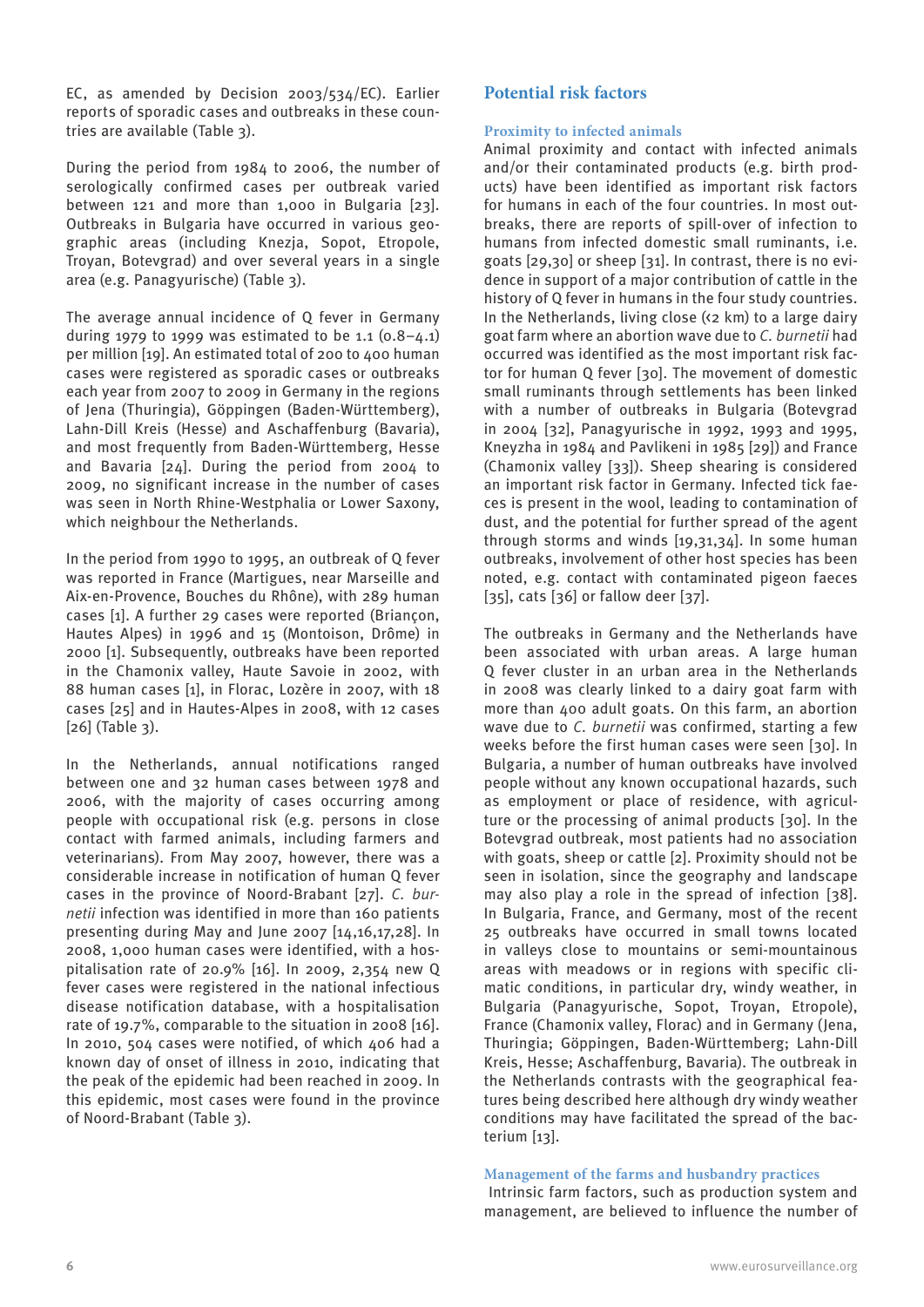outbreaks in an area. In the Netherlands, the introduction of a milk quota system for dairy cattle in 1984 stimulated the development of a dairy goat industry. This subsequently led to an increased number of modern dairy goat farms, many in areas of high human population density, with high numbers of dairy goats on a single farm. In Germany, the production system for sheep meat changed to meet the seasonal demand for mutton. The introduction of new methods of production and synchronisation coincided with peaks of human infections during lambing seasons in spring when sheep flocks were released from winter stables. Since the 1950s, there have been substantial changes in livestock production systems in Bulgaria, from extensive systems to industrial systems and development of small farms [23,39], leading to a substantial reduction in sheep (8 million in 1990, 3 million in 1997) and an increase in goats (430,000 in 1990, 1 million in 1997) [29]. Although *C. burnetii* seroprevalence in farm animals has decreased in Bulgaria in the 2000s comparing with the 1970s and 1980s [23], the prevalence of infection in human risk groups has remained relatively constant (Table 2). Since 1990, there has been a shift in the seasonal presentation of human cases in Bulgaria, concurrent with changes in the seasonal pattern of parturition in goats and sheep [29]. In Bulgaria, cattle herds and sheep flocks tend to be large but are kept separately from the human population, whereas goats are present as multiple small herds within towns. An association between the number of positive animals in a herd and poor management (e.g. introduction of rams of unknown health status for mating, purchase of females of unknown health status, no removing of afterbirth) was noted in Germany [40].

#### **Potential reservoirs of infection in nature**

 The presence of a natural reservoir in the environment or in wildlife, and spill-over to farm animals, are often considered pre-requisites for endemicity of Q fever in a geographic region. Based on seroprevalence and/ or strain isolation, there is evidence of *C. burnetii* infection in a wide variety of host species (domestic livestock, domestic pets, wild mammals, birds and ticks) [23,37,41]. Evidence of *C. burnetii* infection has been found in domestic dogs (seroprevalence of 13%) and cats (26%) in Germany in a study in 1987 [41]. In Bulgaria, 16.8% of ixodic ticks collected between 1993 and 2004 were found to be positive by immunofluorescent haemocytic test [20], and 22 to 26% using other methods [42]. In contrast, low levels of *C. burnetii* DNA in ticks collected between 2006 and2007 have been reported for Thuringia in Germany [43]. Between 2006 and 2010, approximately 3,000 ticks (1,891 questing *Ixodes ricinus* and 1,086 ticks feeding on pets, wildlife and livestock) were tested for the presence of *C. burnetii* DNA in the Netherlands [44]. All ticks were negative, even from high Q fever incidence areas. Only five ticks from one sheep herd tested *Coxiella*-positive and herd was not detected positive after resampling three months later.

#### **Control options**

In each of the four countries considered in this review, a range of measures were taken by the competent authorities in response to the disease, as follows:

#### **Measures to increase diagnostic precision and general awareness:**

 In the Netherlands, the capability for diagnosis of human Q fever had increased substantially in 2008 and 2009, as compared to 2007, the first year of the epidemic [14,16]. Increasing familiarity with the presentation of Q fever in people resulted in more-rapid diagnosis of clinical cases and a lower percentage of hospital admissions. The government-funded Q fever network in Germany [45] was able to transfer diagnostic capability, including cultivation techniques, to two human medical laboratories to address an important gap in diagnostic capability. This network was initiated to promote epidemiological work to identify the risks of Q fever for public health, to develop reasonable counter-measures, to conduct basic research and to raise public awareness. The network relies on a 'One Health' approach among physicians, veterinarians, epidemiologists and software developers. Further, efforts have been made to increase case notification (both in humans and farm animals) and to increase awareness among medical doctors, veterinarians and the broader public, with greater emphasis on timely hospitalisation of patients and optimised medication to reduce life threatening sequelae. Case–control studies and intensive testing carried out during and after the outbreaks in France in 2002 [33] and 2007 [25], and in Bulgaria in 2004 [32], provided more detailed information on the status of affected areas and increased general awareness about the disease.

#### **Measures to reduce human exposure and to reduce spill-over:**

A range of temporary ad hoc measures have been used including restrictions on visits to infected farms (the Netherlands during 2007–2010 [2,13-15]), limits to human assembly in high-risk areas [2,32] including the closing of schools in Bulgaria during an outbreak in 2004 [32], the stopping of blood donation in affected areas (France in 2002 and 2007, Germany 2005) [25,31,33], the removal of infected herds/flocks from human settlements (in Bulgaria during 2004) [32], and the introduction of a ban on animal movements (all four countries). Further, good farming practice is recommended, as long term universal measures, particularly for manure [2,13,15,46,47], such as covering and natural composting or ploughing of manure so that no aerosolisation of agents is possible, closed composting with CaO (in the Netherlands) [46,47] or  $CaCN<sub>2</sub>$  (in France and Germany) [48], and the removal of animal birth and abortion products (all four countries). Other measures have included disinfection of infected premises including paths and general environment of holdings (Bulgaria during 2004) [32], obligatory notification of increased farm animal abortion rate to the local authorities (France, the Netherlands) [2,12,13], the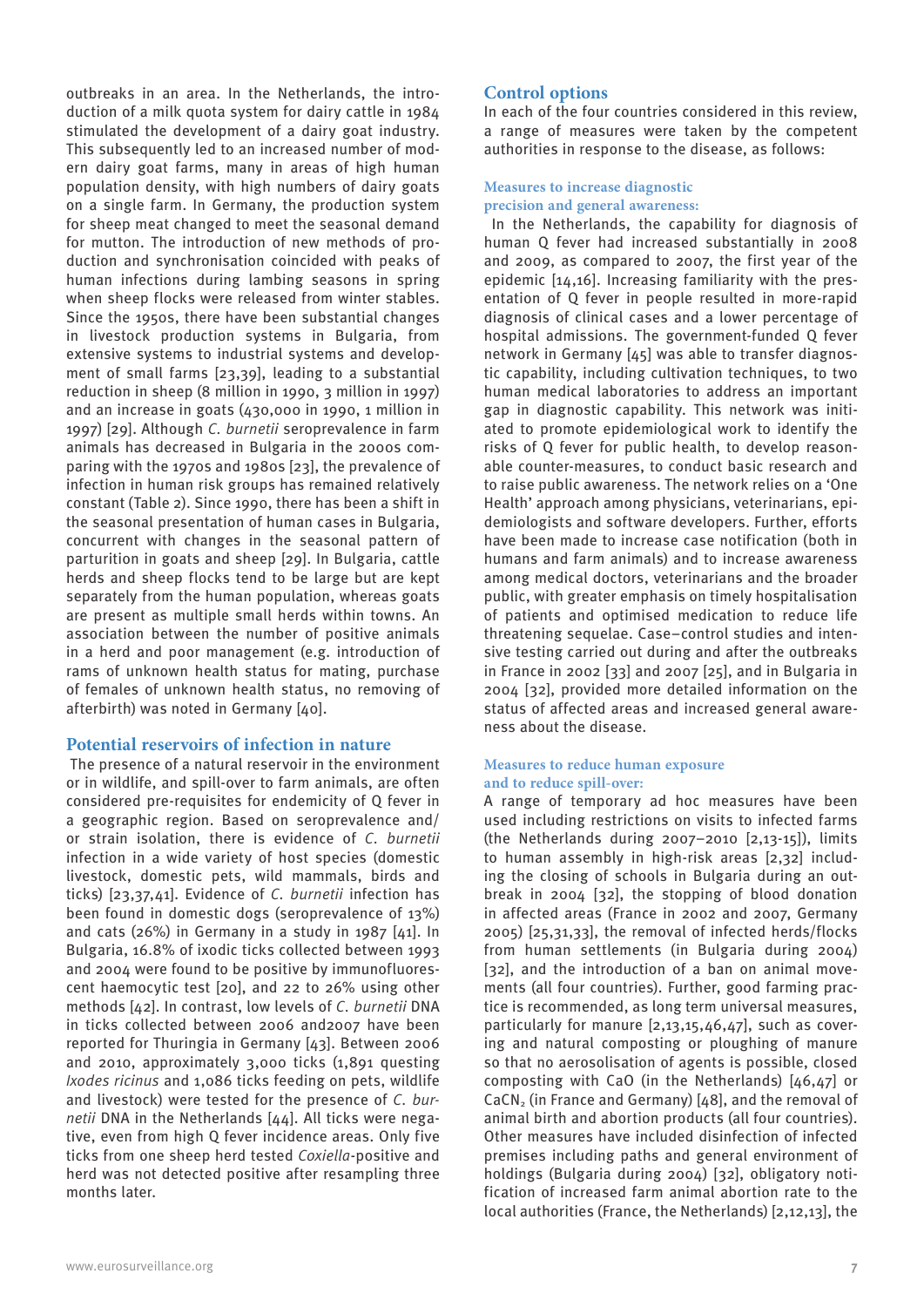potential use of veterinary vaccines (France 2009, the Netherlands 2007–2010) [13,49,50] and the implementation of a farm animal breeding ban (the Netherlands 2007–2010 [2,13]).

In the Dutch outbreak between 2007 and 2010, several counter-measures were introduced, following consideration of both national and international (including EFSA) expert opinion. These measures included the development of notification criteria after which Q fever became a notifiable disease in farmed animals, a ban on animal transport especially from infected farms, visitor bans on infected farms, the promotion of general hygiene measures, the implementation of a safe manure management including prevention of aerosolisation, the introduction of a farm animal vaccination programme for small ruminants, testing of bulk milk (milk collected in large quantities from different dairy animals) using a PCR to identify infected herds, and breeding restrictions. The vaccination programme was initiated in October 2008, following special dispensation of a phase I Q fever vaccine (Coxevac, CEVA), through a voluntary scheme involving dairy sheep and dairy goats on farms with more than 50 goats or sheep, pet zoos and nursing farms in a restricted highrisk zone, an area with radius 45 km around the city of Udden. At that time, vaccination was restricted to a limited area, due to a shortage of vaccine. A mandatory vaccination programme was subsequently introduced in an enlarged area including the province of Noord-Brabant, leading to vaccination of dairy sheep and dairy goats prior to 1 January 2010 on farms with more than 50 animals, and on care farms, pet zoos and zoos. Nationwide mandatory vaccination coverage was achieved in 2011, and also included small ruminants attending shows [2]. Culling of more than 50,000 pregnant animals aiming at reducing the shedding of C. brunetii and as a consequence of that, environmental contamination trying to reduce human exposure in 2010, was undertaken on PCR bulk tank milk positive farms followed by a programme of repopulation with fully vaccinated animals originating only from PCR bulk tank milk negative farms. Compensation schemes were available for the farmers when culling was ordered [13,51]. In the Netherlands, a human vaccine (the Australian human vaccine Q-VAX, currently not registered in Europe) was made available in July 2010 to people at risk from chronic Q fever, such as patients with cardiac valve disease, aortic aneurisms, and vascular prostheses [52]. The human vaccination programme commenced in January 2011, after the Q fever outbreak in the Netherlands had subsided [14].

## **Discussion**

This review presents information on the presence of *C. burnetii* during the period from 1982 to 2010 in countries of Europe that differ greatly in terms of animal and human population, livestock density and production systems. The regional presentation of Q fever varies considerably, based on several data sources. Non-standardised serological data are available about the presence of *C. burnetii* in various domestic animal species and wildlife. In addition, severe human outbreaks or epidemic waves have also been described. Information from these four countries illustrates the epidemiological variability of human outbreaks and the considerable range of risk factors involved. Nevertheless, some general patterns emerge which are discussed below, together with areas of uncertainty where further research is justified.

Domestic ruminants are considered the primary reservoir for *C. burnetii* [1,53]. Human cases and outbreaks are attributed to infection in sheep (in Germany) and goats (Bulgaria, France, the Netherlands), but not cattle. We found no evidence in support of a major contribution of cattle in the history of Q fever in the four study countries, even though *C. burnetii* infection can also lead to shedding and abortion in cattle [54]. Abortion in cattle is a less prominent feature of infection compared to sheep and goats [1,49,55]. We speculate that the prominent role of sheep and goats as reservoirs of infection during human outbreaks may be related to the highly seasonal nature of their reproduction cycle, to the larger herd sizes in these species, to differences in management and housing between these species, to the relative importance of shedding and abortions after *C. burnetii* infection, and possibly to species-related differences in the virulence for humans of *C. burnetii*.

Abortions in *C. burnetii*-infected domestic ruminants are accompanied by massive excretion of the bacteria and spread into the environment. This is the most important excretion route of *C. burnetii*, as up to 109 organisms are excreted per gram of placenta tissue [56]. The level of excretion is believed less following the birth of healthy calves, kids or lambs from infected animals [48]. *C. burnetii* has also been detected in faeces, vaginal mucus and milk of infected domestic ruminants [57,58]. In goat herds, in both aborting and non-aborting goats, *C. burnetii* DNA has been detected in faeces, vaginal mucus and/or milk [58]. Also, in cattle, variable excretion via faeces, vaginal mucus and milk has been reported, sometimes independent of an abortion history. Sixty-five per cent of cows seem to shed *C. burnetii* by only one of these routes, with few cows excreting *C. burnetii* by all three routes [55]. Comparison of the three excretion routes in cattle, goats and sheep showed that milk shedding is more frequent in cattle and goats. Ewes shed more and for a longer duration in vaginal mucus than goats [1]. Sheep and goats can both shed *C. burnetii* in subsequent pregnancies [59,60].

An elevated seroprevalence in domestic ruminants has been noted in areas with human outbreaks. In the outbreaks in Etropole (2002) and Botevgrad (2004) in Bulgaria, herd-level seroprevalence ranged from 11.6% to 33.0% (cattle), from 46.6% to 59.5% (sheep) and from 63.3 to almost 100% (goats). In contrast, median herd-level countrywide prevalence was 7.1 to 21.7% [23]. Of 26 sheep, goat and cattle flocks/herds located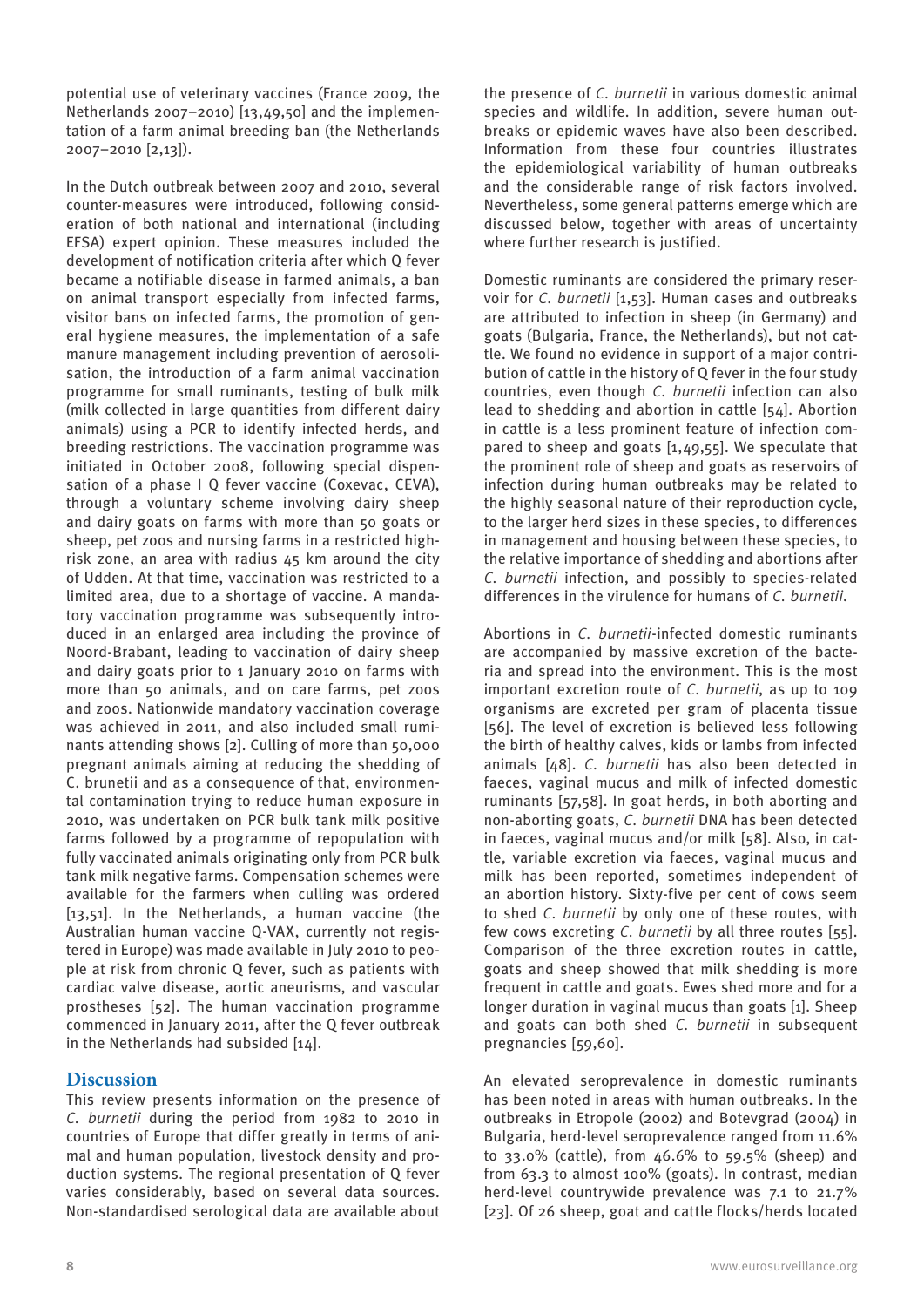within 5 km of an outbreak in Florac (2007) France, 11 were enzyme-linked immunosorbent assay (ELISA) positive [25,61]. An increase in seroprevalence among ruminant herds in known areas of risk may assist in predicting outbreaks in humans.

Genetic differences of *C. burnetii* strains have been discussed as one reason for differing pathogenicities in guinea pigs and mice when infected with different isolates from domestic ruminants [23,62]. However, it is not clear whether there is a correlation between multilocus variable-number tandem repeat analysis (MLVA) types and virulence. The Dutch outbreak was the first outbreak where detailed investigations were conducted on the genotype of *C. burnetii*. A single MLVA type appeared responsible for the majority of the *C. burnetii*-related abortion on goat farms in the Netherlands [51]. Little is known of MLVA types from other outbreaks. The identified limited genetic diversity in the Netherlands precludes investigation of local transmission pathways and molecular typing methods have to be developed further, including high-resolution genotyping based on whole genome sequencing, to match human, veterinary, and environmental samples.

In the four countries under study, as elsewhere in the world [1,8], there is evidence of widespread exposure to *C. burnetii* in both the human and domestic ruminant populations. However, clinical cases of Q fever in people are generally very rare. As reflected in this review, outbreaks are generally associated with a range of risk factors, including close contact between people and small ruminants, and events (such as abortions) leading to increased shedding of *C. burnetii* in these small ruminant populations. Other factors may also be important, but are not well understood. During the Dutch outbreak, for example, it was suggested that the human population in the Netherlands was more susceptible to disease because seroprevalence was low, the number of animals in the farms was high with consequent assumption of the amount of manure and lochia, with potential of human exposure. The change in management of animals from industrial-type housing to small private farms in Bulgaria was a hypothesis for the observed variation of within-herd prevalence over a period. However, it seems likely that *C. burnetii* infection can be maintained in a wide range of husbandry systems in all four countries. The Dutch outbreak developed in a geographic area without historic Q fever problems. This is different to the recognised pattern, in Bulgaria, France and Germany, of outbreak occurrence and re-occurrence in specific geographic localities. Although a windborne spread appears to have played an important role in the transmission of infection from animals to people, in all four countries. More work is needed to develop a systematic understanding of the risk factors involved and their interactions.

The control measures pursued by different countries were in general targeted at reducing human exposure and spill-over from animal populations to humans. In

each of these countries, human cases have generally been linked to exposure to aerosols with high numbers of *C. burnetii* excreted during parturition by infected ruminants. During outbreaks in Bulgaria and France, strategies for prevention and control of Q fever in people were designed, cognisant of the influence of specific conditions [32] on transmission of infection, such as dry weather, wind direction, and the location of human population at risk in a valley with hillside pastures [26]. The main challenges on the control of the disease are linked to the sustainability of measures such as culling or reproduction bans but also the persistence of infection in both animals and the environment. Furthermore there is limited data regarding the effectiveness of different control measures.

Measures that can be applied on-farm to reduce spillover from farm animals to humans are limited to vaccination and on-farm hygienic measures. There is evidence in support of vaccination being effective in preventing abortions in small ruminants and in reducing the shedding of *C. burnetii* [1,63], although it has been suggested that this must be sustained for at least several years [64,65]. Outbreak vaccination, i.e. vaccinating herds that already are infected [64,66] or otherwise under high infection pressure [65], are each believed to be less effective. The risk of Q fever outbreaks and possibly other zoonotic diseases remains high in relatively small areas such as the province of Noord-Brabant in the Netherlands, with large populations of people (2.4 million) and animals (6.4 million). There remains uncertainty about the effectiveness of control measures other than vaccination. Farm hygienic measurements (such as manure sterilisation/composting and management, disinfection of the paths and ways to the pastures, indoor housing during lambing season, air-filter systems in housings and movement controls) are likely to have limited effectiveness in reducing infection risk. There is incomplete information about either *C. burnetii* survival times in manure and in the general environment, or the period during which surviving bacteria remain a threat for public health. Reports suppose a long lasting period of survival and infectivity, possibly up to two to three years or more [3,67]. Based on information from the Netherlands outbreak between 2007 and 2010, however, we did not find evidence for this. There was a rapid decrease in human cases in 2010, immediately following the last of the abortion storms that occurred in goats in 2009. Similarly, the various outbreaks in Germany and France were single events related to human exposure to small ruminants. In each situation, human cases were limited in time. The inevitable contamination of the environment did not seem to cause an elevation of human cases for a longer period of time.

Concerning the Dutch Q fever outbreak during the period between 2007 and 2010, at least some facts can be ascertained. Seroprevalence among the general population increased from 2.4% before the first outbreak in 2007 to around 12% in the high incidence area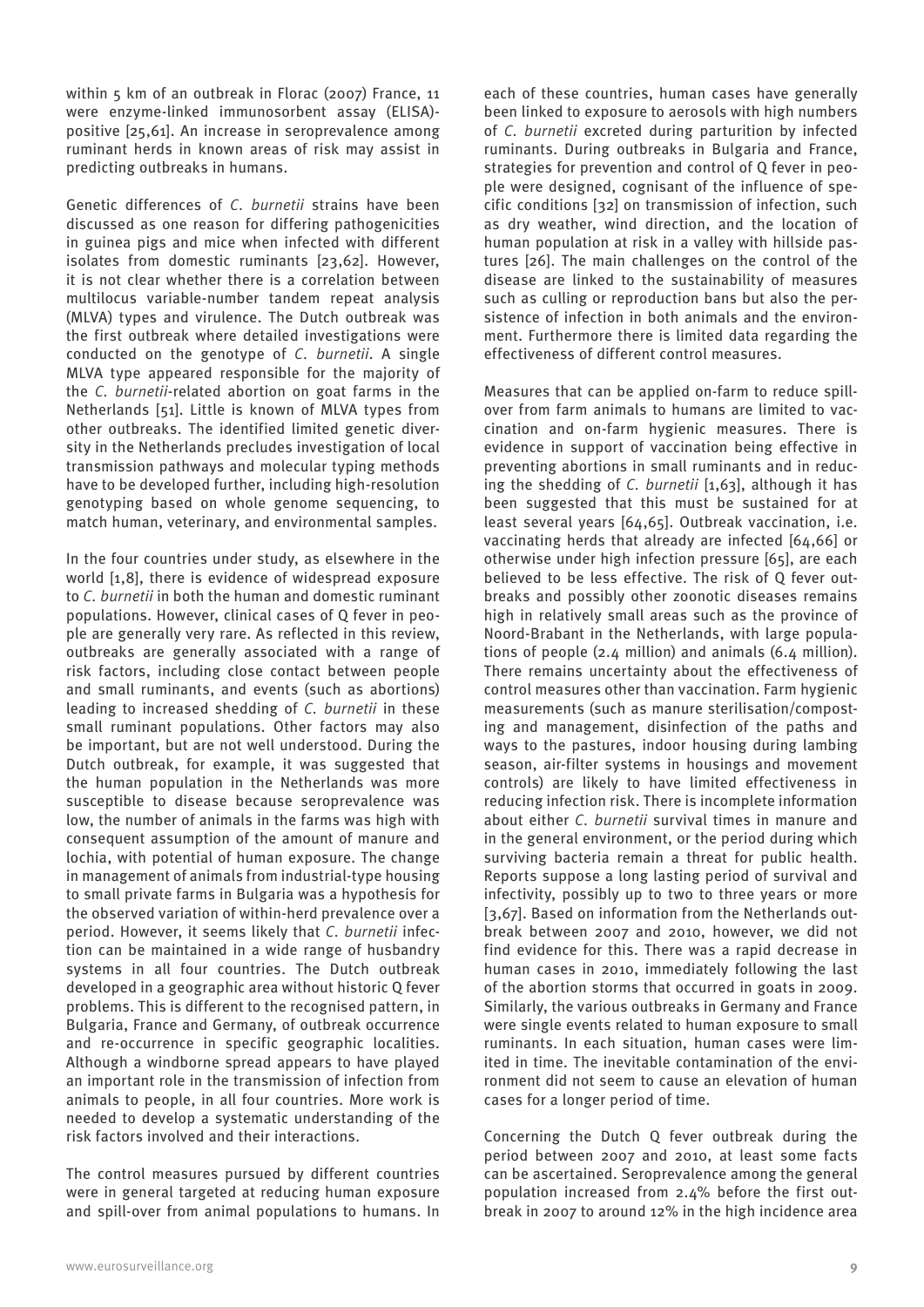in 2009 (Table 2). During the same period, the number of notified acute Q fever patients decreased from 2,354 in 2009 to 504 in 2010 [14]. Several veterinary measures were implemented in the Netherlands concurrently, making it impossible to establish the relative contribution of each (vaccination, culling, on-farm hygienic measures, or other factors) to this decline in incidence. It should also be noted that the prevalence of *C. burnetii* in an infected herd usually declines over time even if no countermeasures are taken, probably caused by a 'natural' immunisation of susceptible animals (Table 1). However, meaningful scientific data are still missing. The development of a protective and safe vaccine for animals is strongly recommended.

Eradication of Q fever from a herd is not currently straightforward for a range of reasons, including chronic infection in a small number of animals (personal communication, R. Van den Brom, September 2012), the presence of shedding, but test-negative, animals, and the potential for recurrent shedding of the agent [58,59,68]. Reduction of excretion has been reported using a phase 1 *C. burnetii* vaccine for animals, however, this could be affected by herd infection status and the timing of vaccination [63-66]. To minimise human health risks, vaccination of animals may need to be conducted in combination with repeated testing, for example using a PCR on individual milk samples, and the culling of infected animals [69,55,57,64].

In each of the countries under investigation, seroprevalence measured at the individual animal level was lower than herd seroprevalence. In other words, in each herd only a relatively low number of animals seroconverted after contact with *C. burnetii*. This result is somewhat surprising, given the known high rate of infectivity of *C. burnetii* in ruminant populations (Table 1). When *C. burnetii* is introduced on a farm with few pregnant animals (goats), seroconversion is expected mainly in these animals, following birth, because of the strong tropism of the pathogen for placenta trophoblasts [70], although *C. burnetii* is found everywhere in the surroundings. Low within-herd sero-prevalence is also seen with other infections where pathogens also may survive readily outside the host, such as paratuberculosis [71]. The role of differences in individual resistance and cell-mediated response should also be explored.

Epidemiological studies on *C. burnetii* infection and Q fever in humans need to be interpreted with care, given differences in both the underlying epidemiological conditions and the study designs used (including sample size, target groups, serological test, serological cut-off and study purpose). The lack of standardisation between studies was an important constraint in the current work. In most cases, studies have been conducted with biased sub-populations of people, including those with a known risk and elevated levels of *C. burnetii* in animal populations, such as for example, people in the outbreak areas and with potentially compromised health. For these reasons, it can be difficult to draw meaningful conclusions about the underlying seroprevalence of *C. burnetii* in people in these four countries. Further, observed differences over time are difficult to explain, such as the extremely high prevalence in a risk group in the Netherlands in the 1980s in comparison to the much lower prevalence in humans in outbreak area in recent years (February 2006–June 2007) [2,72]. This latter observation may, in part at least, reflect a lack of specificity in earlier testing methods, which relied on in-house immunofluorescent assays and application of a low cut-off for positivity. However, seroprevalence in occupational risk groups in the 1980s and during the 2007 to 2010 outbreak in the Netherlands were comparable [14].

A number of conclusions can be drawn from this review of *C. burnetii* infection and Q fever in people and domestic ruminants in four countries in Europe. In all outbreaks, human contact with sheep and goats, rather than cattle, has been a consistent feature and the most likely source of *C. burnetii* infection. As yet, however, there is insufficient information to enable early prediction of large outbreaks of Q fever in people. Mandatory notification of Q fever in humans is an important surveillance strategy, and has been recommended previously [73], but is yet to be implemented in many countries in the EU [12]. Reporting of *C. burnetii*-related abortion cases in animals is compulsory in some countries [2,12], but interventions by authorities are typically not initiated in sporadic cases. A more systematic use of such data for analysing the dynamics and seasonality of cases and to inform animal owners to take voluntary precautions should be considered. The cooperation and flow of information between veterinary and medical professionals, and vice versa, is critical [2,73], and initiatives to build strong links between authorities involved in the monitoring and control of zoonoses similar to the Human Animal Infection Risk and Surveillance (HAIRS) group in England and Wales [74] are recommended. Much remains unclear about the transmission of C burnetii from animals to humans, about means for early detection of increased risk of outbreaks, the effectiveness of veterinary control measures, and about the best follow-up strategy in territories with repeated outbreaks over several years. Future research should focus on these topics.

#### **Acknowledgements**

This review was conducted as part of an opinion on Q fever by the Animal Health and Welfare (AHAW) Panel of the European Food Safety Authority. The authors acknowledge the input from panel members during the development of this review.

#### **Conflict of interest**

None.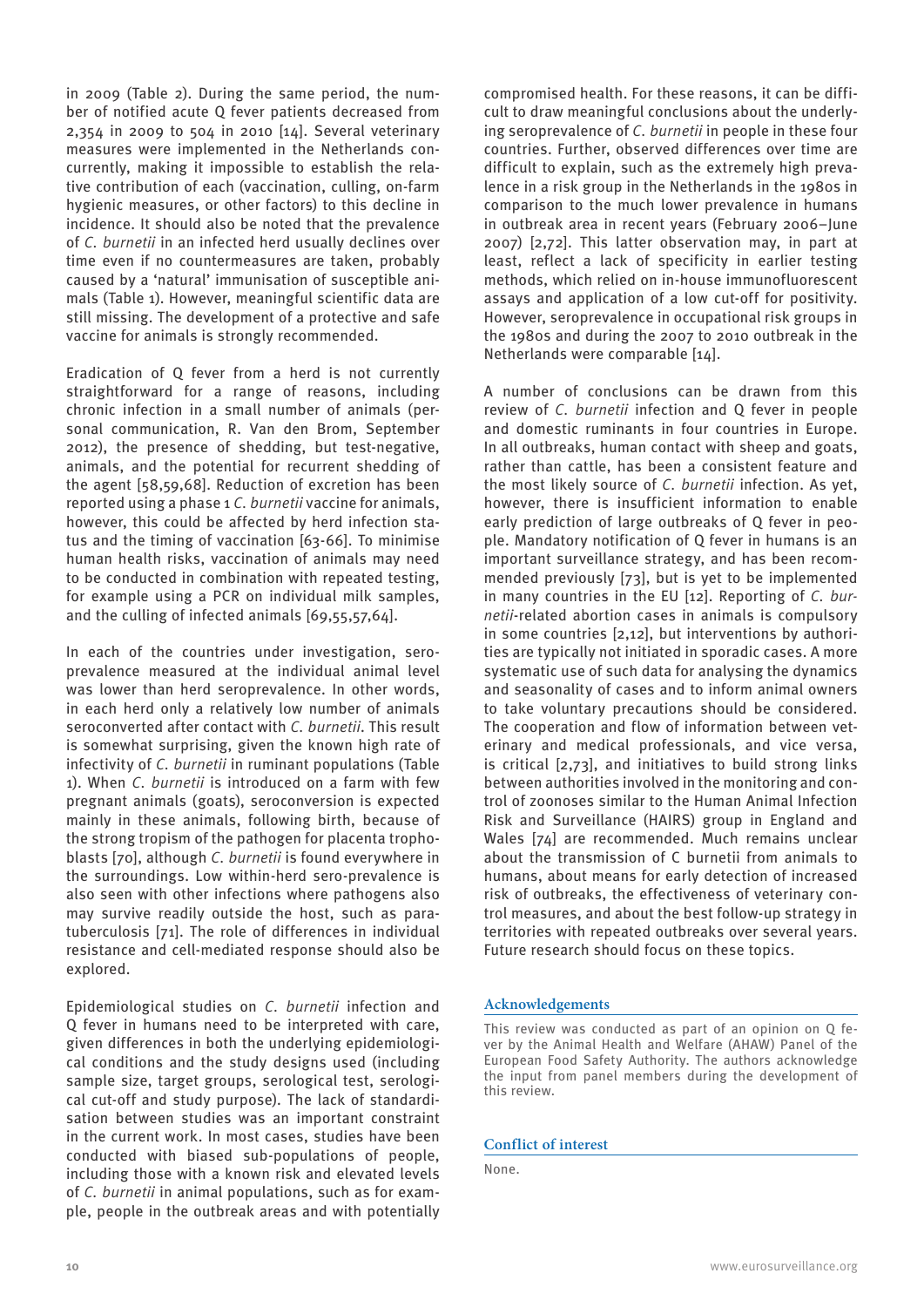#### **References**

- Arricau-Bouvery N, Rodolakis A. Is Q fever an emerging or reemerging zoonosis? Vet Res. 2005;36(3):327-49. http://dx.doi. org/10.1051/vetres:2005010 PMid:15845229
- 2. European Food Safety Authority (EFSA). Scientific opinion on Q fever. EFSA Journal. 2010;8(5):1595.
- 3. World Organisation for Animal Health (OIE). 2010 Q fever. In: Manual of Diagnostic Tests and Vaccines for Terrestrial Animals. Paris: OIE; 2010. Available from: http://www.oie. int/fileadmin/Home/eng/Health\_standards/tahm/2.01.12\_Q-FEVER.pdf
- 4. Derrick EH. "Q" fever a new fever entity: clinical features, diagnosis, and laboratory investigation. Rev Infect Dis. 1983;5(4):790-800. http://dx.doi.org/10.1093/clinids/5.4.790 PMid:6622891
- 5. Davis GE, Cox HR. A filter-passing infectious agent isolated from ticks. I. Isolation from Dermacentor andersoni, reactions in animals, and filtration experiments. Public Health Reports. 1938;53(52):2259-61. http://dx.doi.org/10.2307/4582746
- 6. Imhauser K. Viruspneumonien: Q-Fieber und Virusgrippe. Klin Wochenschr. 1949;27(21-22):353-360. German. http://dx.doi. org/10.1007/BF01479375
- 7. Westra SA, Lopes Cardozo E, ten Berg J. [The first cases of Q fever in the Netherlands]. Ned Tijdschr Geneeskd. 1958;102(2):69-72. Dutch. PMid:13517338
- 8. Maurin M, Raoult D. Q Fever. Clin Microbiol Rev. 1999;12(4):518-33. PMid:10515901 PMCid:88923
- 9. Council of the European Union. Commission Decision 2008/426/EC of 28 April 2008 amending Decision 2002/253/EC laying down case definitions for reporting communicable diseases to the Community network under Decision No 2119/98/EC of the European Parliament and of the Council. Official Journal of the European Union. Luxembourg: Publications Office of the European Union. 18.6.2008:L159:46-90.
- 10. Lang GH. Coxiellosis (Q fever) in animals. In: Marrie TJ, editors. The Diseases vol. 1. Boca Raton: CRC Press; 1990. p. 23–48.
- 11. Guatteo R, Seegers H, Taurel AF, Joly A, Beaudeau F. Prevalence of Coxiella burnetii infection in domestic ruminants: A critical review. Vet Microbiol. 2011;149(1-2):1-16. http://dx.doi. org/10.1016/j.vetmic.2010.10.007 PMid:21115308
- 12. Sidi-Boumedine K, Rousset E, Henning K, Ziller M, Niemczuck K, Roest HIJ, et al. Development of harmonised schemes for the monitoring and reporting of Q Fever in animals in the European Union. EFSA Scientific Report on question No EFSA-Q-2009-00511, 2010. 48 pp. Available from: http://www. efsa.europa.eu/en/supporting/doc/48e.pdf
- 13. Roest HI, Tilburg JJ, van der Hoek W, Vellema P, van Zijderveld FG, Klaassen CH, et al. The Q fever epidemic in The Netherlands: history, onset, response and reflection. Epidemiol Infect. 2011;139(1):1-12. http://dx.doi.org/10.1017/ S0950268810002268 PMid:20920383
- 14. van der Hoek W. The 2007-2010 Q fever epidemic in the Netherlands: risk factors and risk groups [PhD thesis]. Utrecht: Utrecht University; 2012. ISBN: 978-90-6464- 565-5. Available from: http://igitur-archive.library.uu.nl/ dissertations/2012-0607-200454/vanderhoek.pdf
- 15. van den Brom R, Vellema P. Q fever outbreaks in small ruminants and people in the Netherlands. Small Ruminant Res. 2009;86(1-3):74-9. http://dx.doi.org/10.1016/j. smallrumres.2009.09.022
- 16. van der Hoek W, Dijstra F, Wijers N, Rietveld A, Wijkmans CJ, van Steenbergen JE, et al. [Three years of Q fever in the Netherlands: faster diagnosis]. Ned Tijdschr Geneeskd. 2010;154:A1845. Dutch. PMid:20619049
- 17. Schimmer B, Dijkstra F, Vellema P, Schneeberger PM, Hackert V, ter Schegget R, et al. Sustained intensive transmission of Q fever in the south of the Netherlands. Euro Surveill. 2009;14(19):pii19210. Available from: http://www. eurosurveillance.org/ViewArticle.aspx?ArticleId=19210
- 18. Serbezov V, Shishmanov E, Aleksandrov E, Novkirishki V. [Rickettsioses in Bulgaria and other Balkan countries]. Danov CG, editor. Plovdiv: Christo G. Domov, 1973, p. 223. Bulgarian.
- 19. Hellenbrand W, Breuer T, Petersen L. Changing epidemiology of Q fever in Germany, 1947-1999. Emerg Infect Dis. 2001;7(5):789-96. PMid:11747689 PMCid:2631891
- 20. Woernle H and Müller K, 1986. Q-Fiebr beim Rind: Vorkommen, Bekämpfung mit Hilfe der Impfung und / oder antibiotischen Behandlung. Tierärztl. Umschau, 41, 201-212. German.
- 21. Krauss H, Schmeer N, Schiefer H G. Epidemiology and significance of Q fever in the Federal Republic of Germany. Zentralbl Bakteriol Mikrobiol Hyg A.1987;267(1): 42-50.
- 22. Chartier C, Beziaud E, Buzoni-Gatel D, Bout D, Calamel M, Russo P, et al. Enquête séro-épidémiologique sur les avortements infectieux des caprins en région Poitou-Charentes. Rev Med Vet (Toulouse). 1997;148(6):489-96. French.
- 23. Martinov S. Contemporary state of the problem Q fever in Bulgaria. Biotechnol Biotec Eq. 2007;21(3):353-61.
- 24. Conraths F, Bernard H, Henning K, Kramer M, Neubauer H. Q-Fieber: Zur Situation in Deutschland und den Niederlanden. Tierarztl Umsch. 2010;65:152-9. German.
- 25. Institut de Veille Sanitaire (INVS). Investigation of a Q fever outbreak in a rural area of France. Paris:INVS.2009. French. Available from:http://www.invs.sante.fr/publications/2009/ fievreq\_florac2007/index.html
- 26. Institut de Veille Sanitaire (INVS). Investigation d'une épidémie de fièvre Q dans le department des Hautes-Alpes. Avril–Août 2008. Paris: INVS. 2010.French. Available from http://www. invs.sante.fr/publications/2010/fievre\_q\_hautes\_alpes\_2008/ rapport\_fievre\_q\_hautes\_alpes\_2008.pdf
- 27. Van Steenbergen JE, Morroy G, Groot CA, Ruikes FG, Marcelis JH, Speelman P. [An outbreak of Q fever in The Netherlands-possible link to goats]. Ned Tijdschr Geneeskd. 2007;151(36):1998-2003. Dutch. PMid:17953175
- 28. Schimmer B, Morroy G, Dijkstra F, Schneeberger PM, Weers-Pothoff G, Timen A, et al. Large ongoing Q fever outbreak in the south of The Netherlands. Euro Surveill. 2008;13(31): pii=18939. Available from: http://www.eurosurveillance.org/ ViewArticle.aspx?ArticleId=18939
- 29. Serbezov V, Kazár J, Novkirishki V, Gatcheva N, Kovácová E, Voynova V. Q Fever in Bulgaria and Slovakia. Emerg Infect Dis.1999;5(3):388-94. http://dx.doi.org/10.3201/ eid0503.990309 PMid:10341175 PMCid:2640784
- 30. Schimmer B, Ter Schegget R, Wegdam M, Züchner L, de Bruin A, Schneeberger PM, et al. The use of a geographic information system to identify a dairy goat farm as the most likely source of an urban Q fever outbreak. BMC Infect Dis. 2010;10:69. http://dx.doi.org/10.1186/1471-2334-10-69 PMid:20230650 PMCid:2848044
- 31. Hellenbrand W, Schöneberg I, Pfaff G, Kramer M, Steng G, Reintjes R, et al. [The relevance of Coxiella burnetii infections in animals for Q fever in humans - measures for prevention and control]. Tierarztl Prax Ausg G Grosstiere Nutztiere. 2005;33(1):5-11. German.
- 32. Panaiotov S, Ciccozzi M, Brankova N, Levterova V, Mitova-Tiholova M, Amicosante M, et al. An outbreak of Q fever in Bulgaria. Ann Ist Super Sanita. 2009;45(1):83-6. PMid:19567983
- 33. Institut de Veille Sanitaire (INVS). Epidémie de fièvre Q dans la vallée de Chamonix (Haute-Savoie) Juin-septembre 2002. Paris: INVS. 2005. French. Available from: http://www.invs.sante.fr/ publications/2005/fievre\_q\_chamonix/rapport\_fievre\_q.pdf
- 34. Schulz J, Runge M, Schröder C, Ganter M, Hartung J. [Detection of Coxiella burnetii in the air of a sheep barn during shearing]. Dtsch Tierarztl Wochenschr. 2005;112(12):470-2. PMid:16425634
- 35. Stein A, Raoult D. Q fever during pregnancy: A public health problem in southern France. Clin Infect Dis. 1998;27(3):592-6. http://dx.doi.org/10.1086/514698
- 36. Caron F, Meurice JC, Ingrand P, Bourgoin A, Masson P, Roblot P, et al. Acute Q fever pneumonia - A review of 80 hospitalized patients. Chest. 1998:114(3):808-13. http://dx.doi.org/10.1378/ chest.114.3.808 PMid:9743171
- 37. Robert Koch Institute (RKI). Ein Q-Fieber Ausbruch durch eine infizierte Damwildherde. Epidemiologisches Bulletin 1997;36:249-250. German
- 38. van der Hoek W, Hunink J, Vellema P, Droogers P. Q fever in The Netherlands: the role of local environmental conditions. Int J Environ Health Res. 2011;21(6):441-51. http://dx.doi.org/10.108 0/09603123.2011.574270 PMid:21563011
- 39. Martinov SP. [Studies on some biological, morphological and immunological properties of Coxiella burnetii, the state and the peculiarities of the natural and the agricultural foci of Q fever in Bulgaria]. [PhD thesis], Sofia:2006. Bulgarian.
- 40. Kramer M. Epizootiologisch-epidemiologische Untersuchungsprogramme von potentiellen Naturherdinfektionen am Beispiel des Q-Fiebers im Bezirk Suhl. Leipzig, 1990. German.
- 41. Werth D, Schmeer N, Müller HP, Karo M, Krauss H. Nahweis von Antikörpern gegen Chlamydia psittaci und Coxiella burnetii bei Hunden und Katzen: Vergleich zwischen Enzymimmuntest, Immunperoxidase-Technik, Komplementbindungsreaktion und Agargelpräzipitationstest. [Demonstration of antibodies against Chlamydia psittaci and Coxiella burnetii in dogs and cats: comparison of the enzyme immunoassay, immunoperoxidase technic, complement fixation test and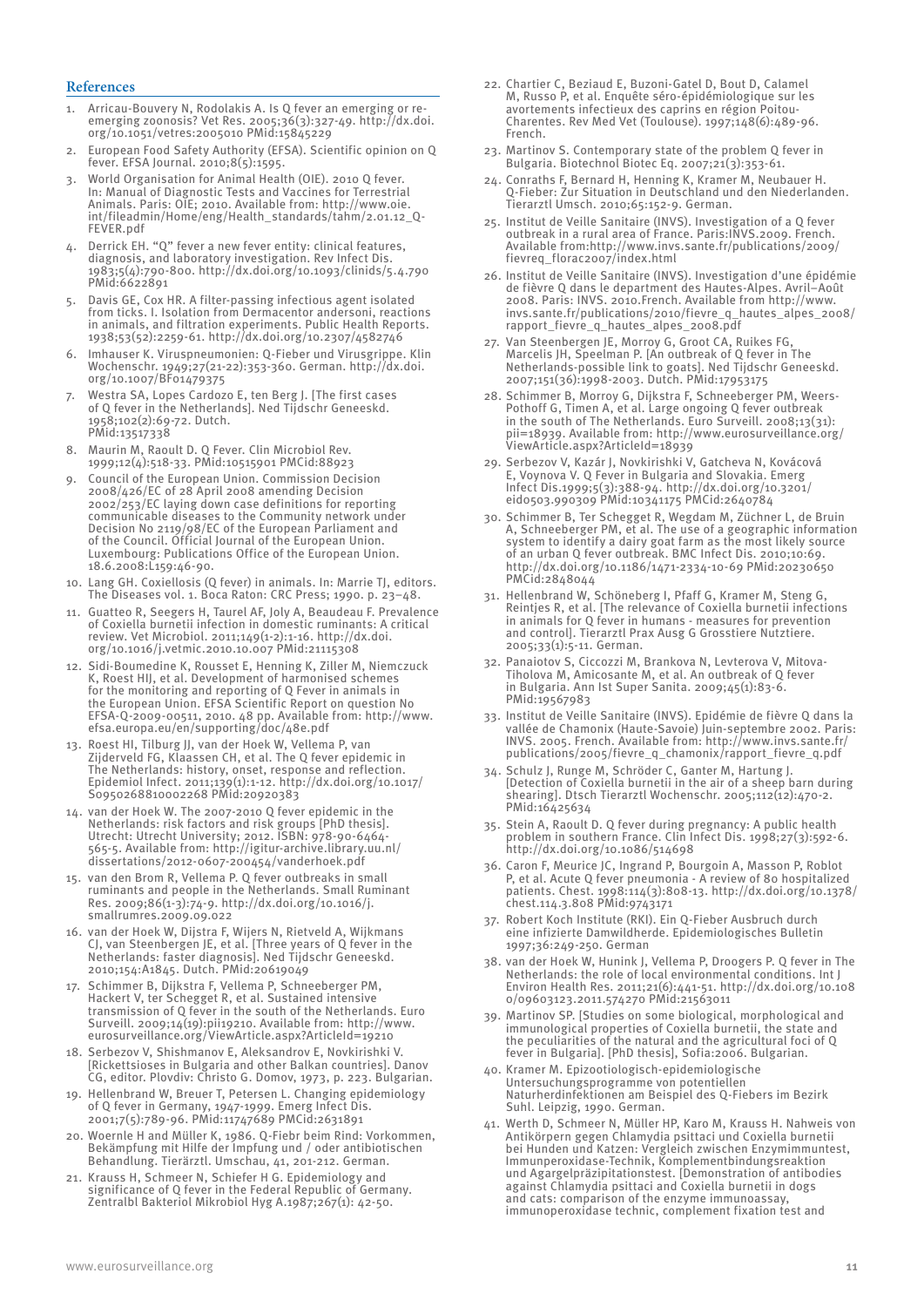agar gel precipitation test]. Zentralbl Veterinarmed B. 1987;34(3):165-76. German. PMid:3113133

- 42. Georgieva G. [Ixodid ticks as vectors of rickettsiae in Bulgaria]. [PhD thesis].Sofia: Military Medical Institute; 1984. Bulgarian.
- 43. Hildebrandt A, Straube E, Neubauer H, Schmoock G. Coxiella burnetii and coinfections in Ixodes ricinus ticks in central Germany. Vector Borne Zoonotic Dis. 2011;11(8):1205-7. http:// dx.doi.org/10.1089/vbz.2010.0180 PMid:21142964
- 44. Sprong H, Tijsse-Klasen E, Langelaar M, De Bruin A, Fonville M, Gassner F, et al. Prevalence of Coxiella burnetii in ticks after a large outbreak of Q fever. Zoonoses Public Health. 2012;59(1):69-75. http://dx.doi.org/10.1111/j.1863-2378.2011.01421.x

PMid:21824373 45. Friedrich-Loeffler-Institut (FLI)., [Investigation of molecular pathogenesis of Q-fever and its application in diagnostics and

- epidemiology in Germany (Network Q-Fever)]. FLI. German. [Accessed: 21 Feb 2012]. Available from http://www.fli.bund. de/de/startseite/institute/institut-fuer-bakterielle-infektionenund-zoonosen/projekte/bmbf-verbundprojekt-q-fieber.html
- 46. Vellema P, van den Brom R, Dercksen D P, Moll L, Roest H J. Research in relation to the approach of Q fever in the Netherlands. Proceedings of Q-fever conference; 2010 Feb; Breda, the Netherlands. PMCid:2848044
- 47. VWA, 2009. Opinion of the Director of the Office for Risk Assessment of the VWA, on the risk of Q fever related to manure, The Hague, The Netherlands.
- 48. Arricau-Bouvery N, Souriau A, Moutoussamy A, Ladenise K, Rodolakis A. Étude de l'excrétion de Coxiella burnetii dans un modèle expérimental caprin et décontamination des lisiers par la cyanamide calcique. Renc Rech Ruminants. 2001;8:153-6. French.
- 49. Rodolakis A. Q Fever in dairy animals. 2009. Ann N Y Acad Sci. 1166:90-3. http://dx.doi.org/10.1111/j.1749-6632.2009.04511.x PMid:19538267
- 50. Hermans MH, Huijsmans CR, Schellekens JJ, Savelkoul PH, Wever PC.. Coxiella burnetii DNA in goat milk after vaccination with Coxevac®. Vaccine. 2011;29(15):2653-6. http://dx.doi. org/10.1016/j.vaccine.2011.01.111 PMid:21320538
- 51. Roest HI, Ruuls RC, Tilburg JJ, Nabuurs-Franssen MH, Klaassen CH, Vellema P, et al. Molecular epidemiology of Coxiella burnetii from ruminants in Q fever outbreak, The Netherlands. Emerg Infect Dis. 2011;17(4):668-75. http://dx.doi.org/10.3201/ eid1704.101562 PMid:21470457 PMCid:3377418
- 52. Health Council of the Netherlands. Human vaccination against Q fever; first advisory report. The Hague: Health Council of the Netherlands, 2010. The Hague: Health Council of the Netherlands. 2010. Available from: http://www. gezondheidsraad.nl/en/publications/human-vaccinationagainst-q-fever-first-advisory-report#a-downloads
- 53. Angekalis E, Raoult D. Q fever. Vet Microbiol. 2010;140(3- 4):297–309. http://dx.doi.org/10.1016/j.vetmic.2009.07.016 PMid:19875249
- 54. Woldehiwet Z. Q fever (coxiellosis): epidemiology and pathogenesis. Res Vet Sci. 2004;77(2): 93-100. http://dx.doi. org/10.1016/j.rvsc.2003.09.001 PMid:15196898
- 55. Guatteo R, Beaudeau F, Berri M, Rodolakis A, Joly A, Seegers H. Shedding routes of Coxiella burnetii in dairy cows: implications for detection and control. Vet Res. 2006;37(6):827–33. http:// dx.doi.org/10.1051/vetres:2006038 PMid:16973121
- 56. Arricau-Bouvery N, Souriau A, Lechopier P, Rodolakis A. Experimental Coxiella burnetii infection in pregnant goats: excretion routes. Vet Res. 2003;34(4):423-33. http://dx.doi. org/10.1051/vetres:2003017 PMid:12911859
- 57. Berri M, Laroucau K, Rodolakis A. The detection of Coxiella burnetii from ovine genital swabs, milk and fecal samples by the use of a single touchdown polymerase chain reaction. Vet Microbiol. 2000;72(3-4):285-93. http://dx.doi.org/10.1016/ S0378-1135(99)00178-9
- 58. Rousset E, Berri M, Durand B, Dufour P, Prigent M, Delcroix T, et al. Coxiella burnetii shedding routes and antibody response after outbreaks of Q Fever-induced abortion in dairy goat herds. Appl Environ Microbiol. 2009;75(2):428-33. http://dx.doi.org/10.1128/AEM.00690-08 PMid:19011054 PMCid:2620711
- 59. Berri M, Souriau A, Crosby M, Rodolakis A. Shedding of Coxiella burnettii in ewes in two pregnancies following an episode of Coxiella abortion in a sheep flock. Vet Microbiol. 2002;85(1):55-60. http://dx.doi.org/10.1016/ S0378-1135(01)00480-1
- 60. Berri M, Rousset E, Champion JL, Russo P, Rodolakis A. Goats may experience reproductive failures and shed Coxiella burnetii at two successive parturitions after a Q fever infection. Res Vet Sci. 2007;83(1):47-52. http://dx.doi.org/10.1016/j. rvsc.2006.11.001 PMid:17187835
- 61. King LA, Goirand L, Tissot-Dupont H, Giunta B, Giraud C, Colardelle C, et al. Outbreak of Q fever, Florac, southern France, spring 2007. Vector Borne Zoonotic Dis. 2011;11(4):341- 7. http://dx.doi.org/10.1089/vbz.2010.0050 PMid:21395417
- 62. Martinov S. Studies on mastites in sheep, caused by Coxiella burnetii. Biotechnol Biotec Eq. 2007;21(4):484-90.
- 63. Hogerwerf L, van den Brom R, Roest HI, Bouma A, Vellema P, Pieterse M, et al. Reduction of Coxiella burnetii prevalence by vaccination of goats and sheep, The Netherlands. Emerg Infect Dis. 2011;17(3):379-86. http://dx.doi.org/10.3201/ eid1703.101157 PMid:21392427 PMCid:3166012
- 64. Astobiza I, Barandika JF, Ruiz-Fons F, Hurtado A, Povedano I, Juste RA, et al. Four-year evaluation of the effect of vaccination against Coxiella burnetii on reduction of animal infection and environmental contamination in a naturally infected dairy sheep flock. Appl Environ Microbiol. 2011;77(20):7405- 7. http://dx.doi.org/10.1128/AEM.05530-11 PMid:21856829 PMCid:3194887
- 65. De Cremoux R, Rousset E, Touratier A, Audusseau G, Nicollet P, Ribaud D, et al. Assessment of vaccination by a phase Coxiella burnetii-inactivated vaccine in goat herds in clinical Q fever situation. FEMS Immunol Med Microbiol. 2012;64(1):104- 6. http://dx.doi.org/10.1111/j.1574-695X.2011.00892.x PMid:22066485
- 66. Guatteo R, Seegers H, Joly A, Beaudeau F. Prevention of Coxiella burnetii shedding in infected dairy herds using a phase I C. burnetii inactivated vaccine. Vaccine. 2008;26(34):4320-8. http://dx.doi.org/10.1016/j. vaccine.2008.06.023 PMid:18586060
- 67. National Agricultural Biosecurity Centre (NABC):Kansas:NABC. 2010. Available from: http://nabc.ksu.edu/
- 68. De Cremoux R, Rousset E, Touratier A, Audusseau G, Nicollet P, Ribaud D, et al. Coxiella burnetii vaginal shedding and antibody responses in dairy goat herds in a context of clinical Q fever outbreaks. FEMS Immunol Med Microbiol. 2012;64(1):120-2. http://dx.doi.org/10.1111/j.1574- 695X.2011.00893.x PMid:22066517
- 69. Muskens J, van Engelen E, van Maanen C, Bartels C, Lam TJ. Prevalence of Coxiella burnetii infection in Dutch dairy herds based on testing bulk tank milk and individual samples by PCR and ELISA. Vet Rec. 2011;168(3):79. http://dx.doi.org/10.1136/ vr.c6106 PMid:21257587
- 70. Roest HJ, van Gelderen B, Dinkla A, Frangoulidis D, van Zijderveld F, Rebel J, et al. Q fever in pregnant goats: pathogenesis and excretion of Coxiella burnetii. PLoS One. 2012;7(11):e48949. http://dx.doi.org/10.1371/journal. pone.0048949 PMid:23152826 PMCid:3494687
- 71. Berry D, Good M, Mullowney P, Cromie AR, More SJ. Genetic variation in serological response to Mycobacterium avium subspecies paratuberculosis and its association with performance in Irish Holstein-Friesian dairy cows. Livestock Sci. 2010;131(1):102-7. http://dx.doi.org/10.1016/j. livsci.2010.03.007
- 72. Van Duynhoven Y, Schimmer B, van Steenbergen J, van der Hoek W.. The story of human Q fever in the Netherlands. Conference One Health in relation to Q fever, in humans and animals.2010 Feb 25 Breda, the Netherlands.
- 73. European Centre for Disease Prevention and Control (ECDC). Technical report. Risk Assessment on Q fever, 2010. Stockholm: ECDC. Available from: http://www.ecdc.europa.eu/ en/publications/Publications/1005\_TER\_Risk\_Assessment\_ Qfever.pdf
- 74. Walsh AL, Morgan D. Identifying hazards, assessing the risks. Vet Rec. 2005;157(22):684-7. http://dx.doi.org/10.1136/ vr.157.22.684
- 75. Rehácek J, Krauss H, Kocianová E, Kovácová E, Hinterberger G, Hanák P, et al. Studies of the prevalence of Coxiella burnetii, the agent of Q fever, in the foothills of the southern Bavarian Forest, Germany. Zentralbl Bakteriol. 1993;278(1):132-8. http:// dx.doi.org/10.1016/S0934-8840(11)80287-2
- 76. Wittenbrink MM, Gefäller S, Failing K, Bisping W. [The effect of herd factors and animal factors on the detection of complement-binding antibodies against Coxiella burnetii in cattle]. Berl Munch Tierarztl Wochenschr. 1994;107(6):185-91. German. PMid:8067989
- 77. Sting R, Simmert J, Mandl J, Seemann G, Bay F, Müller KF, et al. [Coxiella burnetii infections and infections with bacteria of the genus Chlamydia in dairy cattle]. Berl Munch Tierarztl Wochenschr. 2000;113(11-12):423-30. German. PMid:11153221
- 78. Sting R, Kopp J, Mandl J, Seeh C, Seemann G, Kimmig P, et al. [Coxiella burnetii infections in dairy herds with special regard to infections in men]. Berl Munch Tierarztl Wochenschr. 2002;115(9-10):360-5. German. PMid:12357673
- 79. Agence française de sécurité sanitaire des aliments (AFSSA). Fièvre Q: Rapport sur l'évaluation des risques pour la santé publique et des outils de gestion des risques en élevage de